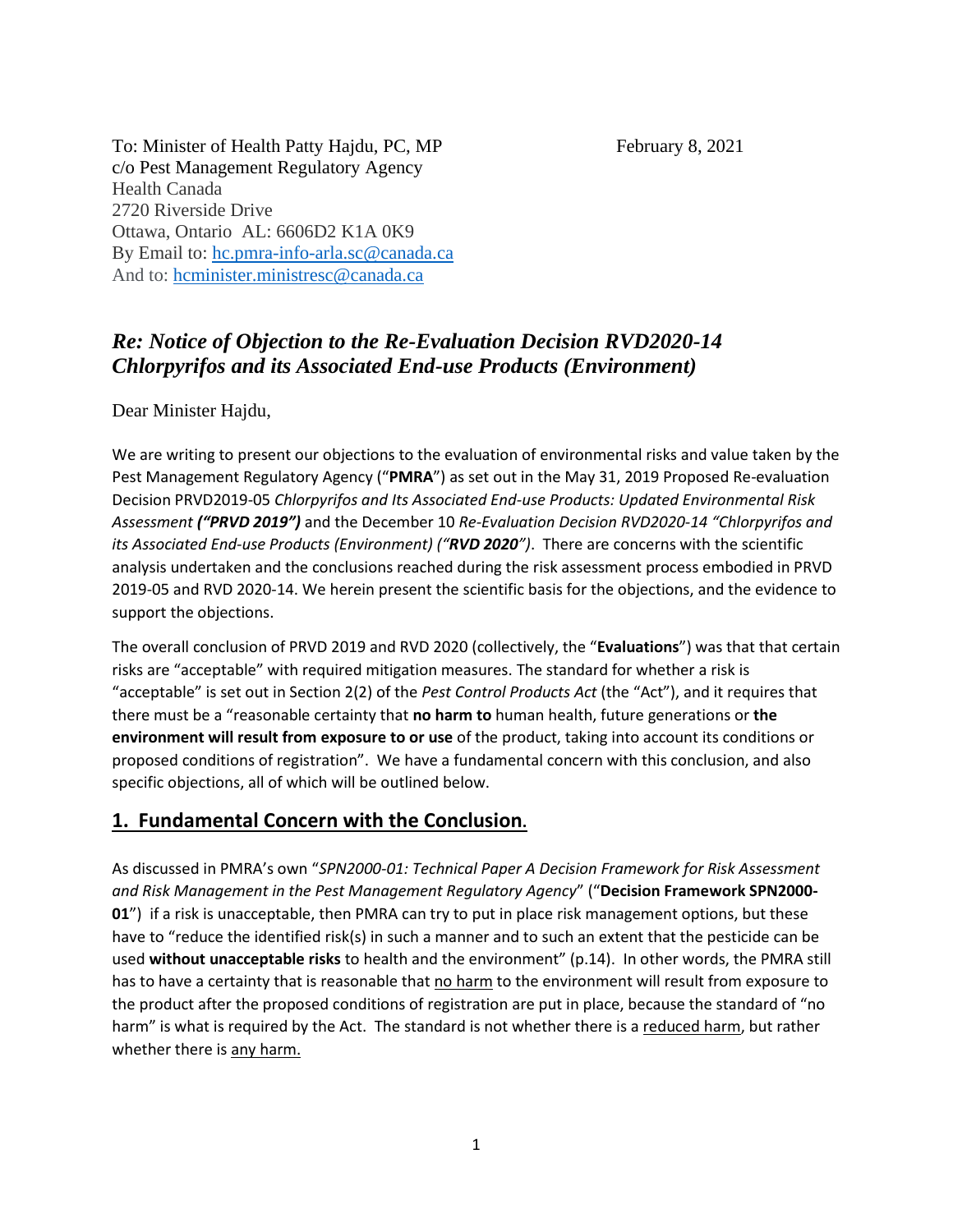The risk mitigation measures set out by PMRA at RVD p. 3 set out amendments to labels detailed in Appendix V, and PMRA in the Evaluations explains how measures taken are expected to minimize or reduce the risk. These will be discussed in more detail below. PMRA indicates in PRVD that "minimizing" risks to certain groups will allow for risks to be acceptable:

"Risk from chlorpyrifos has not been shown to be acceptable to aquatic biota, beneficial arthropods, birds and mammals. From an environmental perspective, only uses that **minimize** or eliminate exposure to these groups are acceptable for continued registration".

Because these measures seek to minimize or reduce the harm, not eliminate it, they do not comply with the standard set by the Act, with the result that the conclusion that risks from the permitted uses are "acceptable" is not valid. This raises a fundamental concern regarding the conclusion of the Evaluations.

## **2. Specific Objections on the Listed Uses**

Apart from this basic concern, there are other concerns with the analysis PMRA presented in the Evaluations of each of the uses that is still permitted. The decision of PMRA in RVD is that all outdoor uses of chlorpyrifos are cancelled except for those listed, because risks to the environment for the cancelled uses "have not been shown to be acceptable" (p.2). It stated that "[t]he following uses are acceptable from an environmental perspective with required mitigation measures:

- Standing water temporary pools for larval mosquito control.
- Outdoor adult mosquito control.
- Structural indoor and outdoor (non-residential).
- Outdoor ornamentals (contained stock room immersion only) for control of Japanese beetle larvae.
- Elm bark beetle and mountain pine beetle control.
- …… "

We will herein call these uses the "**Listed Uses**". In saying that "the follow uses are acceptable", the PMRA is saying that the risks associated with such Listed Uses are acceptable, meaning: there is a certainty that is reasonable that no harm to the environment will result from exposure to or use of the product when used for the Listed Uses, taking into account the relevant mitigation measures.

The objections below present concerns with the assessment of chlorpyrifos conducted by PMRA. The objections are scientifically based, meaning they speak from the perspective of current scientific approaches and methodologies, in many cases as pronounced by the PMRA itself. They provide rationales and arguments based on science and the methods of science, as well as evidence in support, that show concerns with the assessments of risk and value associated with the use of chlorpyrifos for the Listed Uses. Each Listed Use will be addressed separately.

First, a basic understanding of the fate and behaviour of chlorpyrifos in the environment is presented for background.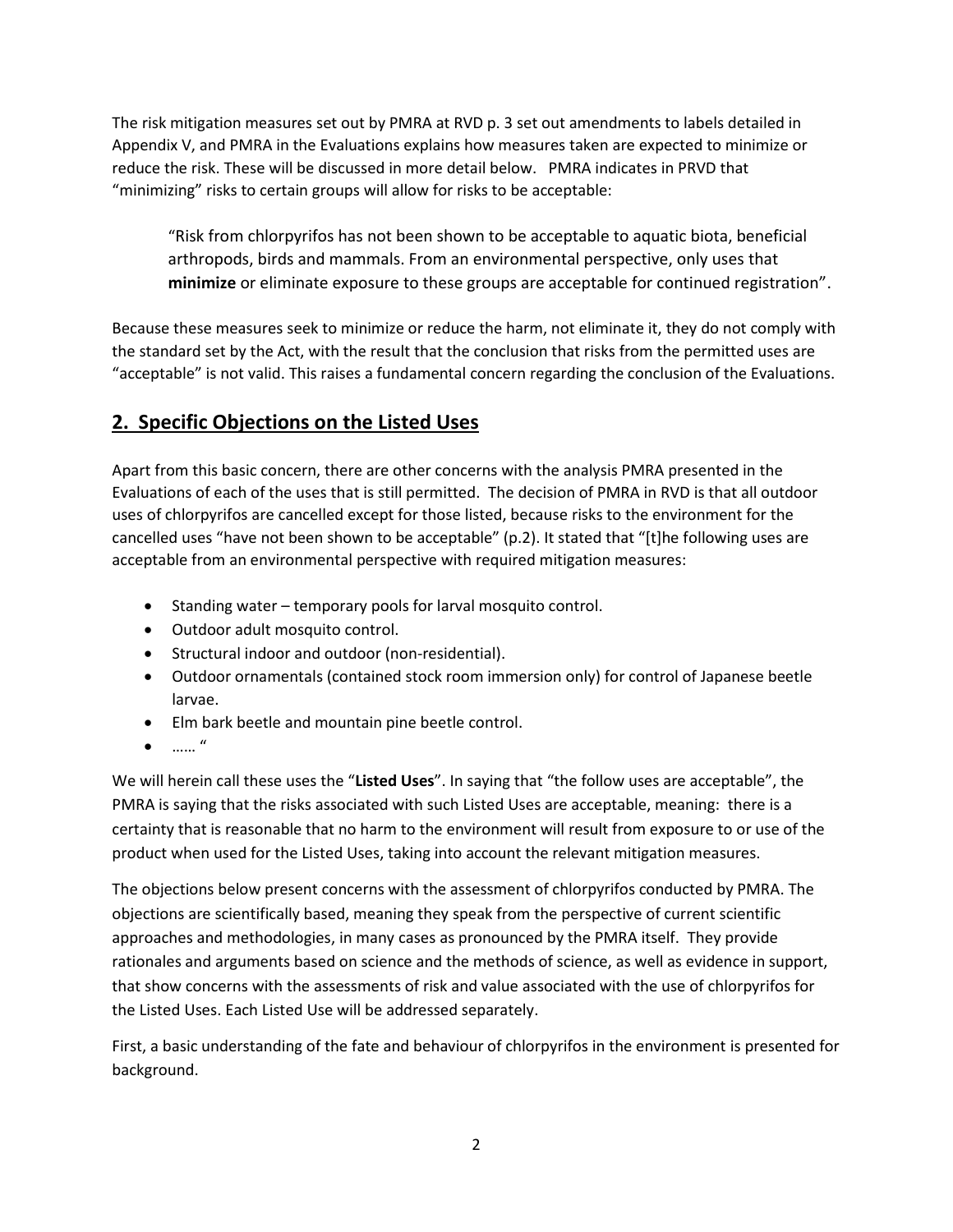### **Background.**

As background to the objections presented below, scientific information on the fate and behaviour of Chlorpyrifos in the environment will be discussed

Enters surface water by way of runoff from soil: First, Chlorpyrifos has a half-life in aerobic soil that is longer than that in aquatic systems. PMRA states (p.29 of RVD): "With a longer half-life in soil and low mobility, chlorpyrifos bound to soil products will remain in the top layer of the soil and can enter surface water through runoff as surface soil particles are dislodged due to rainfall. Concentrations entering surface water bodies from runoff were found to be of concern given the high toxicity of chlorpyrifos to aquatic life".

Volatilization: Chlorpyrifos is subject to rapid volatilization to a significant degree. Field studies indicate dissipation from plants has two phases, first "rapid volatization" followed by photolysis and growth dilution. (PRVD 2019 p.6). Also, "[l]aboratory studies indicate volatization is unlikely to contribute significantly to dissipation of chlorpyrifos in the environment; however field studies demonstrate that volatization is significant (25-80% of applied chl)".

Because chlorpyrifos is volatile or semi-volatile, it moves by the "grasshopper effect" and is transported long distances. The "[grasshopper effect](https://www.akaction.org/tackling_toxics/world/global_transport_toxics_arctic/#:~:text=Global%20Transport%3A%20the%20%E2%80%9CGrasshopper%20Effect,is%20a%20well%2Ddocumented%20phenomenon.&text=This%20process%20is%20often%20referred,their%20journey%20toward%20the%20Arctic.)" is described as follows: "In a process known as global distillation, prevailing ocean and wind currents bring contaminants to the Arctic where they are subsequently trapped by the cold climate. This process is often referred to as the "grasshopper effect," as chemicals repeatedly evaporate and condense while in their journey toward the Arctic". The October 2020 *[Draft proposal for listing chlorpyrifos in Annex A to the Stockholm Convention on Persistent Organic](https://echa.europa.eu/documents/10162/bb4342c2-64f1-d184-e8d8-334f02842f9b)  [Pollutants](https://echa.europa.eu/documents/10162/bb4342c2-64f1-d184-e8d8-334f02842f9b)* of the European Chemicals Agency describes the long-distance transport.

Persistence: PRVD2019-05 at pp. 5,6 indicates chlorpyrifos is non-persistent to moderately persistent in Canadian or equivalent soils (half-life = 11–180 days) (DT50 = 2-56 days), with persistence decreasing with increased soil alkalinity. In *Proposed Acceptability for Continuing Registration - PACR2003-03* ("**PACR2003-03**") PMRA stated the chlorpyrifos is persistent.

# **A. Objections Re: Listed Use: Standing water – temporary pools for larval mosquito control.**

With respect to this use (and most of the other Listed Uses), the conclusion of the science evaluation of PMRA was (p. 27 of PRVD):

"Greenhouse ornamental, outdoor ornamentals (container stock only) for control of Japanese beetle larvae, indoor and outdoor structural, adult and larval mosquito uses of chlorpyrifos are considered to be acceptable from the environmental perspective **due to the limited potential for environmental exposure**." The ("**Limited Exposure Conclusion**").

With respect to the particular use of standing water – temporary pools , PMRA stated (p.25 of PRVD):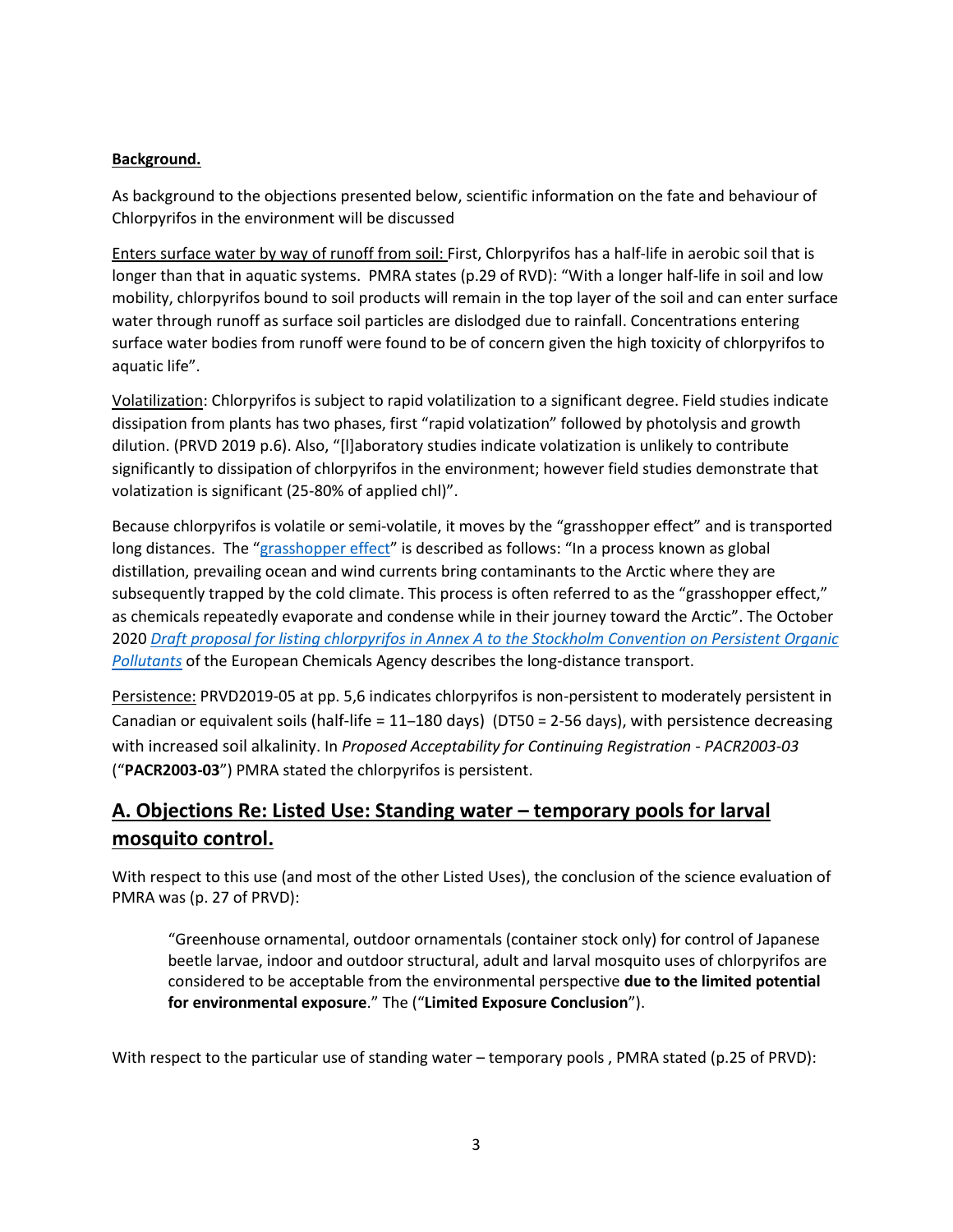"Although use of chlorpyrifos to control mosquitoes will result in release to the environment, environmental risk was deemed to be acceptable. Larval mosquito control is restricted to temporary pools and standing water and the presence of aquatic biota in these systems is expected to be limited".

And in response to a comment in RVD (p. 21) it stated:

"Temporary pools are ephemeral in nature resulting from flooding of or drainage to low-lying areas and are not seasonal or permanent habitats. Health Canada acknowledges that while temporary pools may contain invertebrates and amphibians, their ecological function as a habitat is limited by their short duration during the growing season and as such do not require a separate risk assessment. In addition, it is not relevant to conduct a temporary pool risk assessment for drift or runoff resulting from adult mosquito control as chlorpyrifos is registered for direct application to such pools for mosquito larvae control."

The concerns with these evaluations on standing water and temporary pools by PMRA are the following:

i) First, PMRA did not assess the exposure to the environment from this use on standing water and temporary pools, apart from stating that the function of temporary pools as a habitat is limited. PMRA sets out the methodology to be used when assessing environmental exposure in its document *SPN2000- 01: Technical Paper A Decision Framework for Risk Assessment and Risk Management in the Pest Management Regulatory Agency*" ("**Decision Framework SPN2000-01** (at 9):

"To estimate environmental exposure to pesticides, it is essential to know how, when and under what conditions a pesticide is being used **and to predict from its behaviour and fate in the environment the extent of exposure** (concentrations in soil, surface and ground water) at the use site and in other environmental compartments".

PMRA did not predict the extent of exposure at the use sites of standing water and temporary pools based on its knowledge of the behaviour and fate of chlorpyrifos in the environment. It did not speak to exposure in terms of concentrations in soil, surface or ground water or other indicia at the site of temporary pools or standing water. This represents a concern with not applying the correct methodology, and also with a failure to provide evidence or analysis. It cannot be said that a finding is "reasonable" and that there is a certainty of no harm that is reasonable, without providing support. This failure to provide an analysis of the extent of exposure is common to many of the Listed Uses, as will be seen below. With respect to the List Use on larval mosquitos, PMRA did not provided information on the extent of exposure, but merely stated that the presence of aquatic biota is "expected to be limited".

There is also a concern with the statement by PMRA that temporary pools do not require a separate risk assessment because: "their ecological function as a habitat is limited by their short duration during the growing season", and that "it is not relevant to conduct a temporary pool risk assessment for drift or runoff resulting from adult mosquito control as chlorpyrifos is registered for direct application to such pools for mosquito larvae control". However, the focus of the analysis of PMRA is misdirected on this point. The focus of the assessment is not of the use, but of the product and how it behaves in the environment when it is used, regardless of whether the ecological function of the use site or the particular components of the environment that are affected are temporary or not. In fact, Environment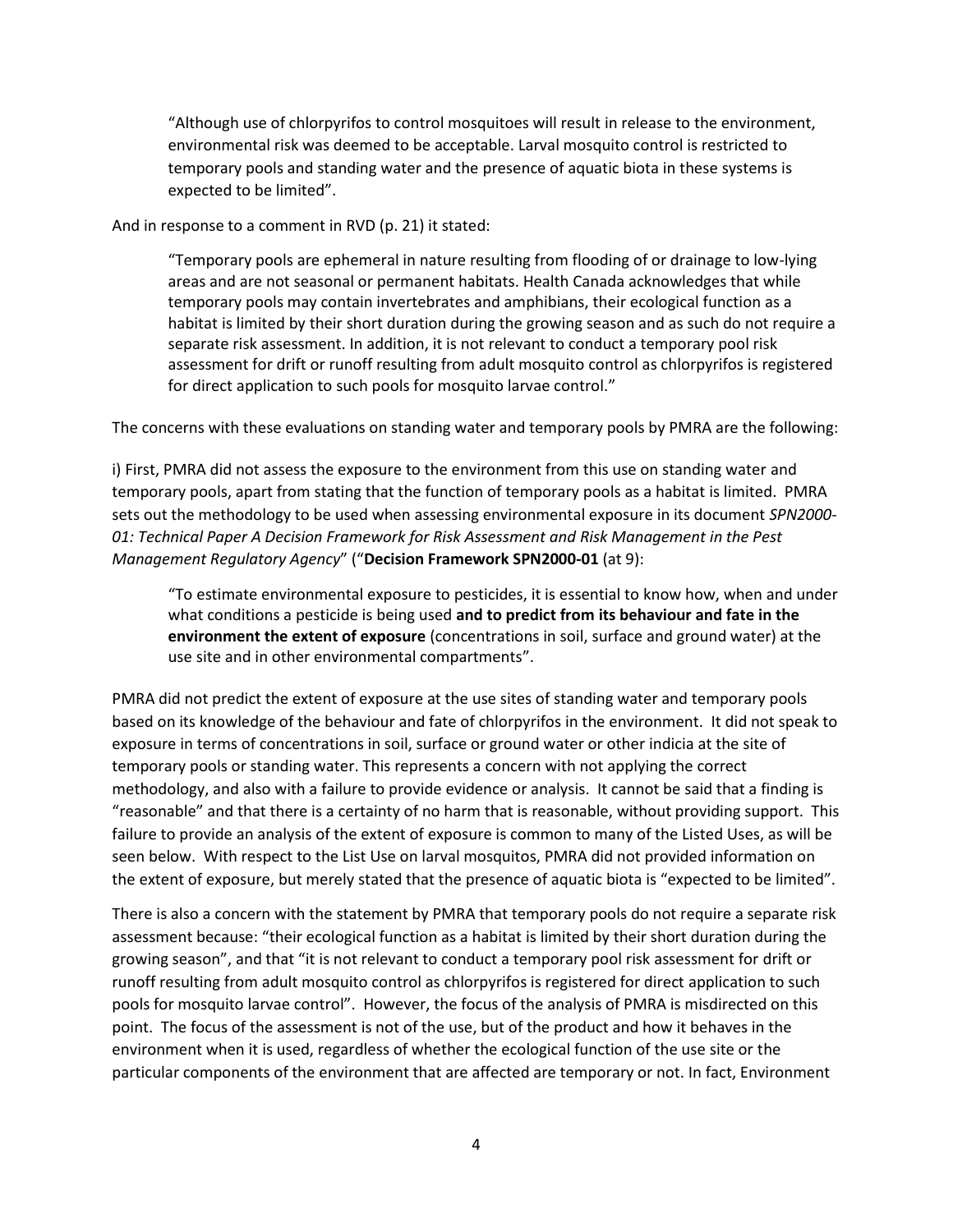Canada, in *Overview of the Ecological Assessment of Substances under the Canadian Environmental Protection Act, 1999,* requires a Use Pattern Analysis and this includes "temporal use patterns" (p.13).

Because PMRA did not conduct a risk assessment, it did not assess the effects of this use on other relevant indicator species, such as birds and mammals, even though **Decision Framework SPN2000-01**" states (at 9) that the potential effects in non-target biota are to be assessed and characterized using internationally recognized indicator species.

The lack of assessment is particularly problematic, because the number of temporary pools and pools with standing water in Canada is likely very large.For instance, there are likely a large number of farm pools in the prairie provinces while agricultural activities occur on a large scale, based on the experience in the Great Plains of the United States. The authors of the study on the Great Plains of the United States estimated 376 209 permanent ponds and 201 445 temporary ponds were in their study area and concluded that "Because permanent and temporary farm ponds are abundant and have different physicochemical properties and ecological communities, assessments of regional biogeochemical processes and biodiversity in the Great Plains must consider both types of ecosystems". [Matthew M. Chumchal, Ray W. Drenner & Kimberly J. Adams (2016) Abundance and size distribution of permanent and temporary farm ponds in the southeastern Great Plains, Inland Waters, 6:2, 258-264<https://doi.org/10.5268/IW-6.2.954>]

Temporary, ephemeral or vernal pools are essential to biodiversity and at-risk species, as exemplified in Parks Canada Recovery Strategy Series, July 2006, *Recovery Strategy for Multi-Species at Risk in Vernal Pools and other Ephemeral Wet Areas Associated with Garry Oak Ecosystems in Canada*. [https://www.sararegistry.gc.ca/virtual\_sara/files/plans/rs\_Vernal\_pool\_0806\_e.pdf]

ii) Second, the information used and assumptions made by PMRA to come to its conclusion that "there is limited potential for environmental exposure" from this Listed Use are not accurate or plausible. The scientific information used in a risk assessment must be accurate. With respect to assumptions made, risk assessments are to ensure the assumptions meet high standards of plausibility. The requirements of risk characterization as set out by the National Research Council (1996) *Understanding Risk: Informing Decisions in a Democratic Society,* adopted by Health Canada in its explanation of the risk assessment process for health (Health Canada *[Decision-Making Framework](https://www.canada.ca/en/health-canada/corporate/about-health-canada/reports-publications/health-products-food-branch/health-canada-decision-making-framework-identifying-assessing-managing-health-risks.html#a21) for Identifying, Assessing, and Managing Health Risks* - August 1, 2000), requires that assumptions be plausible (p. 33):

"*Get the Science right:* Ensure the underlying analysis meets high scientific standards in terms of measurement, analytic methods, databased used**, plausibility of assumptions**, and consideration of both the magnitude and nature of uncertainty…".

One assumption PMRA made was that "the presence of aquatic biota in these systems is expected to be limited". Another is that the ecological function of temporary pools as a habitat is limited. It appears PMRA is speaking of limits in terms of time, as evident by the use of the words "short duration". However, the fact that the presence of water in a pool may be limited by time does not mean that there a few aquatic biota in the pools, or that their function as an ecological habitat is limited.

Temporary pools are homes to many species, both while the water is present and afterwards. The conclusion of a recent study was that aquatic insect communities inhabiting temporary habitats are diverse, and include several species that frequently inhabit these environments due to their biological adaptations [Thanya Reunura & Taeng On Prommi, *[Aquatic Insect and Factors Influencing their Abundance in Temporary](http://www.researchold.dusit.ac.th/new/e-Journal/inner-detail.php?inid=703&page=1&type=a)  [Habitats,](http://www.researchold.dusit.ac.th/new/e-Journal/inner-detail.php?inid=703&page=1&type=a)* Journal of Food Health and Bioenvironmental Science (May - August 2020), 13(2): 17-27 at 25]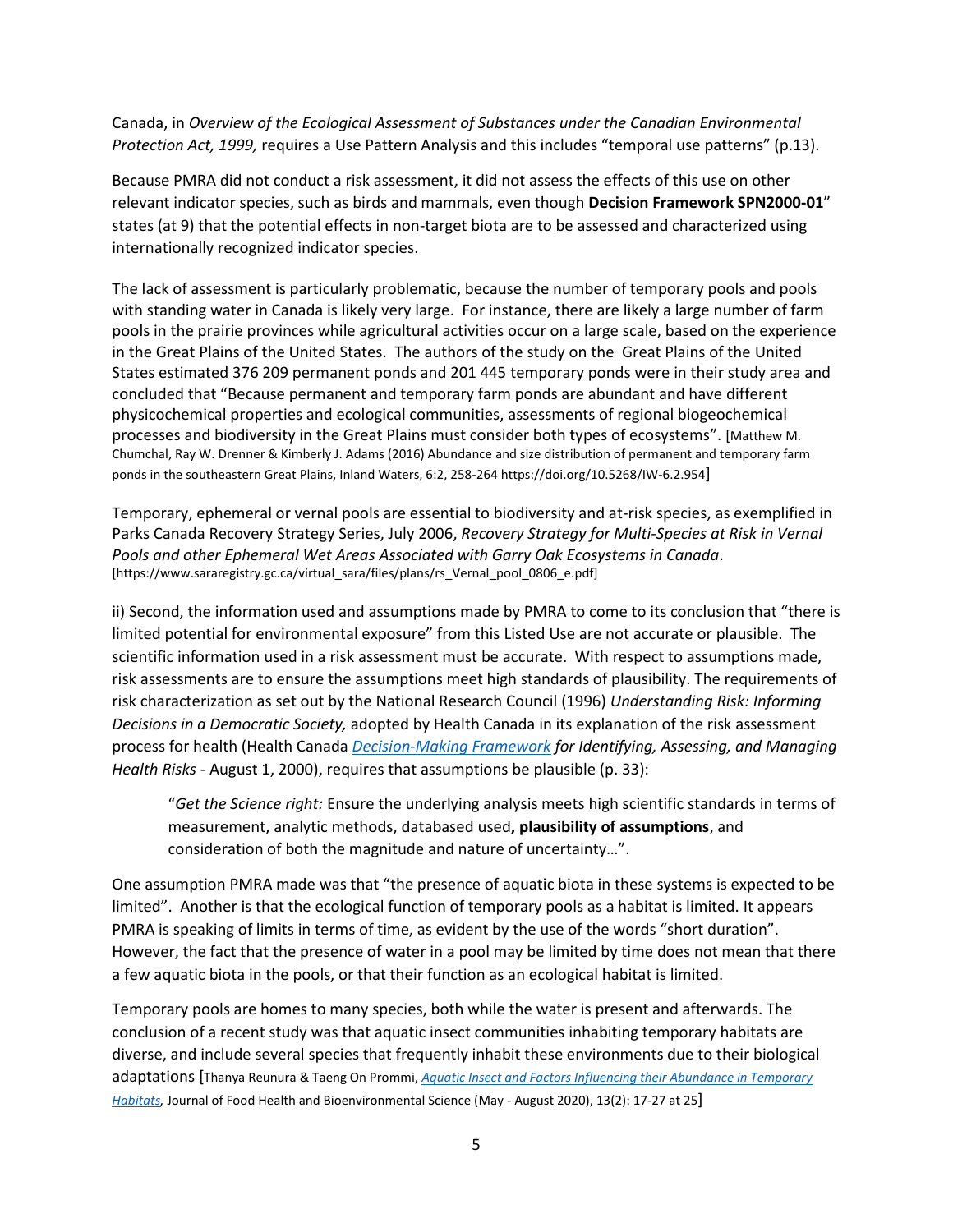Moreover, temporary pools are not limited with respect to their ecological function. They have their own ecological function and species that adapt to the temporary nature of the pools. The pools "are colonized by organisms with short life cycles that are well adapted to temporary habitats" [Heiss, J.S., Harp, G.L., & Meisch, M.V. (1986). Aquatic Coleoptera associated with Arkansas rice, with observations on the effects of Carbofuran, Molinate, predatory fish and late-planting. The Southwestern Naturalist, 31(4), 521-525Heiss et al., 1986]. They also contain unique set of species in need of protection. [BLAUSTEIN, LEON & Schwartz, Steven. (2001). Why study ecology in temporary pools? J Zool. Israel Journal of Zoology - ISR J ZOOL. 47. 303-312. 10.1092/CKMU-Q2PM-HTGC-P9C8.]

A March 2009 study identified 86 insect species in temporary pools of water in an urban area [Fontanarrosa, M. Soledad; Marta B. Collantes; and Axel O. Bachmann (2009). "Seasonal Patterns of the Insect Community Structure in Urban Rain Pools in Temperate Argentina." Journal of Insect Science, 9(1).] Field studies in North Carolina between 1974 and 1990 identified over 150 species of insects in temporary pools [HM Wilbur (1997), "Experimental Ecology of Food Webs: Complex Systems in Temporary Ponds." Ecology Journal, 78(8): 2279– 2302]. A comparison of biota in temporary pools in the United Kingdom, Australia and northeastern North America found a wide diversity of insect species. [DD Williams (1998). "Temporary pools and their invertebrate communities." Marine Conservation, 7(2)].

iii) Third, there are concerns specifically with PMRA's understanding of the temporary nature of pools. PMRA indicates that the use is on **both** standing water and temporary pools, and then takes the position that there are not concerns because temporary pools are "ephemeral in nature". It indicates "temporary pools" as those "resulting from flooding of or drainage to low-lying areas and are not seasonal or permanent habitats".

The first concern is the error of omission with respect to "standing water", which forms part of the target of registered use. Standing water is not necessarily ephemeral in nature. By way of example, sloughs are often permanent, but are characterized by standing water or water that flows slowly. Generally, they are their own microhabitats high in species diversity, including vegetation, aquatic species and birds. [See the scientific literature and studies cited in Wikipedia on the topic "[Slough \(hydrology](file:///C:/Users/mlmcd/AppData/Roaming/Microsoft/Word/Draftv5308668233944664393/Slough%20(hydrology)))"].

The second concern is that the determination of whether a pool is "temporary" can only be made after the fact of chemical application: it may be that a pool becomes permanent because of additional and unexpected rain or unexpected drainage from other sources. Additional rain has been an issue in the prairie provinces, as in 2014 when rainfall on the eastern prairies was extreme and a state of emergency was called [Rod Nickel, *[Rain causes states of emergency in eastern prairies](https://www.producer.com/news/rain-causes-states-of-emergency-in-eastern-prairies/)*, Western Producer, June 30, 2014]. As such, there is a risk that application of chlorpyrifos to a pool that was considered at the time of application and expected to be "temporary" will affect aquatic biota in what becomes a permanent pool. This raises issues of the efficacy of the labels and means there can be no certainty that no harm to the environment will result from exposure to or use of the product.

iv) Fourth, the science indicates that the behaviour of chlorpyrifos is such that it will cause environmental harm. Once it hits the water it sinks to and sorbs to the soil on the bottom because, as stated by PMRA, it has a longer half-life in soil than in aquatic systems and low mobility (Reference ). That chlorpyrifos sinks when it lands on water is supported by the following statement from the EPA in [Appendix 3-1 to Chapter 3: Chlorpyrifos Exposure Characterization for ESA Assessment,](https://www.epa.gov/endangered-species/biological-evaluation-chapters-chlorpyrifos-esa-assessment#chapter%203) forming part of the "Biological Evaluation Chapters for Chlorpyrifos ESA Assessment (p. B3(FC)-9).

"In general, chlorpyrifos is uniformly distributed in the 30 cm of overlying water within 24 h and moves into the sediment within 30 days but does not penetration below 2.5 cm depth.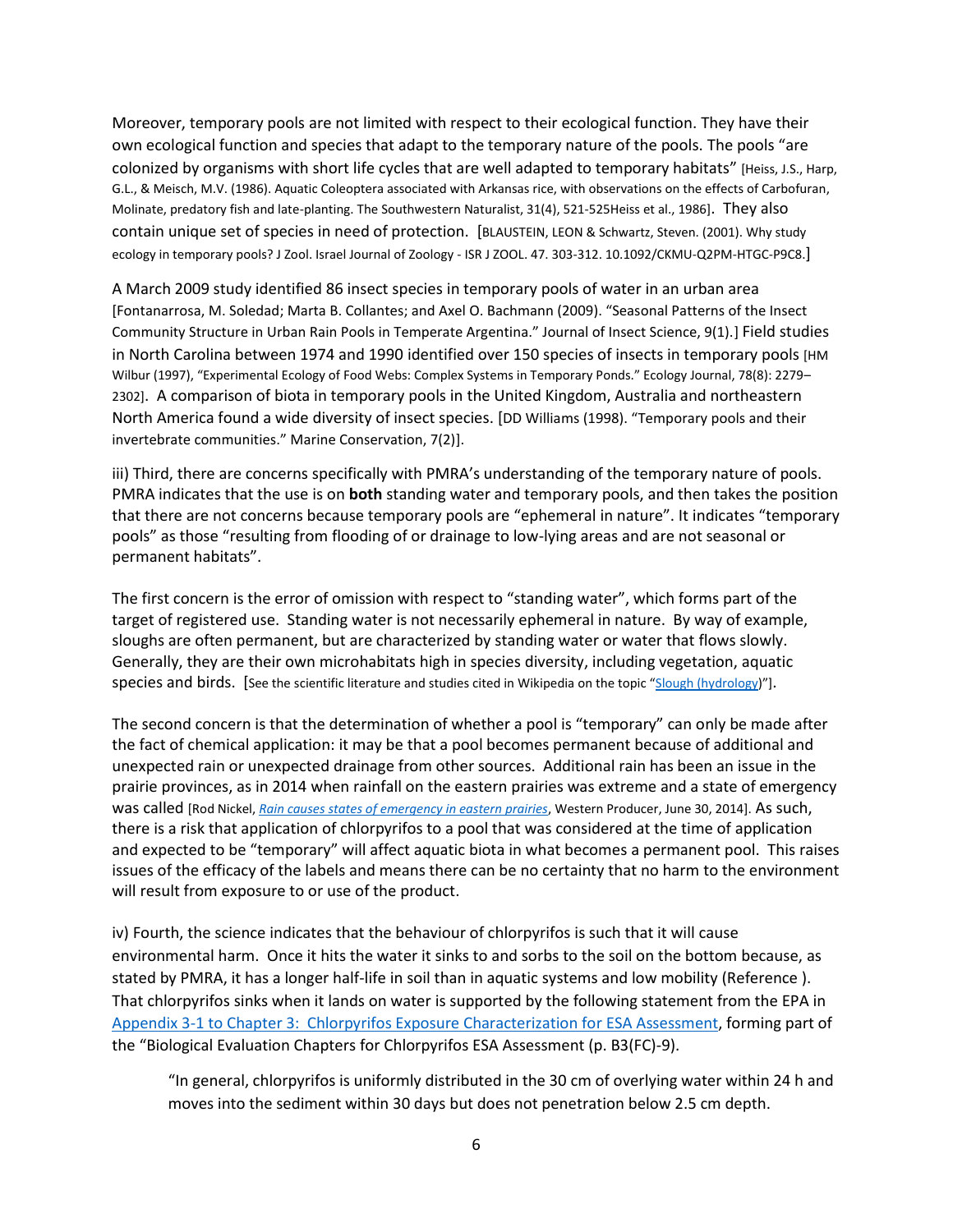Chlorpyrifos was observed to persist beyond 30 d with a dissipation half-life of 20 days (spring applications)"

That chlorpyrifos sinks into sediments is also supported by the following scientific studies:

- Bromilow, R. H., De Carvalho, R. F., Evans, A. A., and Nicholls, P. H. (2006). Behavior of Pesticides in [Sediment/Water Systems in Outdoor Mesocosms.](https://www.tandfonline.com/doi/abs/10.1080/03601230500234844) J.Environ.Sci.Health Part B 41: 1-16
- Toshiyuki. [Pesticide Behavior in Modified Water Systems.](https://www.ncbi.nlm.nih.gov/pmc/articles/PMC6140654/pdf/jps-41-4-D16-060.pdf) J. Pestic. Sci. 41(4), 121–132 (2016) DOI: 10.1584/jpestics. D16-060

Once chorpyrifos is in the sediments it will "remain in the top layer of the soil…" , as stated by PMRA, and then, once the temporary pool is drained or evaporates, it "can enter surface water through runoff as surface soil particles are dislodged due to rainfall" (RVD p. 29). Thus it can be predicted that direct application of the pesticide to temporary pools will likely result in runoff to surface water. Thus PMRA was in error when it indicated that because chlorpyrifos is registered for direction application to pools that it is not relevant to conduct a temporary pool risk assessment for runoff.

v) Fifth, environmental harm can be predicted even with direct application, beyond the already documented harm to aquatic biota found in PRVD 2019. Chlorpyrifos causes blue-green algae grown to increase, as reported by the EPA (Grows blue-green algae (APPENDIX 2-3. Open Literature Review Summaries for Chlorpyrifos) [Biological Evaluation Chapters for Chlorpyrifos ESA Assessment | Protecting](https://www.epa.gov/endangered-species/biological-evaluation-chapters-chlorpyrifos-esa-assessment#chapter%202)  [Endangered Species from Pesticides | US EPA:](https://www.epa.gov/endangered-species/biological-evaluation-chapters-chlorpyrifos-esa-assessment#chapter%202)

"The blue-green alga, Anabaena flos-aquae, and the green alga, Chlamydomonas reinhardii, both showed stimulation of growth when exposed to chlorpyrifos. The increase in growth was approximately 20% at 10 µg a.i./L and 60% at 100 µg a.i./L for A. flos-aquae; and 18% at 100 µg a.i./L for C. reinhardii (see Table 1)."

vi) Finally, there are concerns with the evaluation of value of this Listed Use. With respect to the value of chlorpyrifos for the use of mosquito control, PMRA in PRVD (p.26) indicated it is one of the few insecticides registered to manage mosquito larvae, and stated:

"Chlorpyrifos is valued **in mosquito larval control** programs for rotation with other insecticides to delay the development of insecticide resistance, **since mosquitos have been documented to develop resistance**." (PRVDp.26)

The document *Regulatory Directive DIR2013-03, Value Assessment of Pest Control Products* ("**DIR2013- 03 Value Assessment"***)* of PMRA discusses the value of delaying resistance in the context of making a choice among pesticides in terms of value: the one that delays resistance is preferred to one that does not. It states:

"The PMRA also considers the potential impact on resistance development and the role a pesticide plays in the management of pesticide resistance. The introduction of a pesticide with an existing mode of action may accelerate the development of resistance, while a pesticide with a new, unique mode of action may provide the opportunity to delay the development of resistance, thus increasing its value."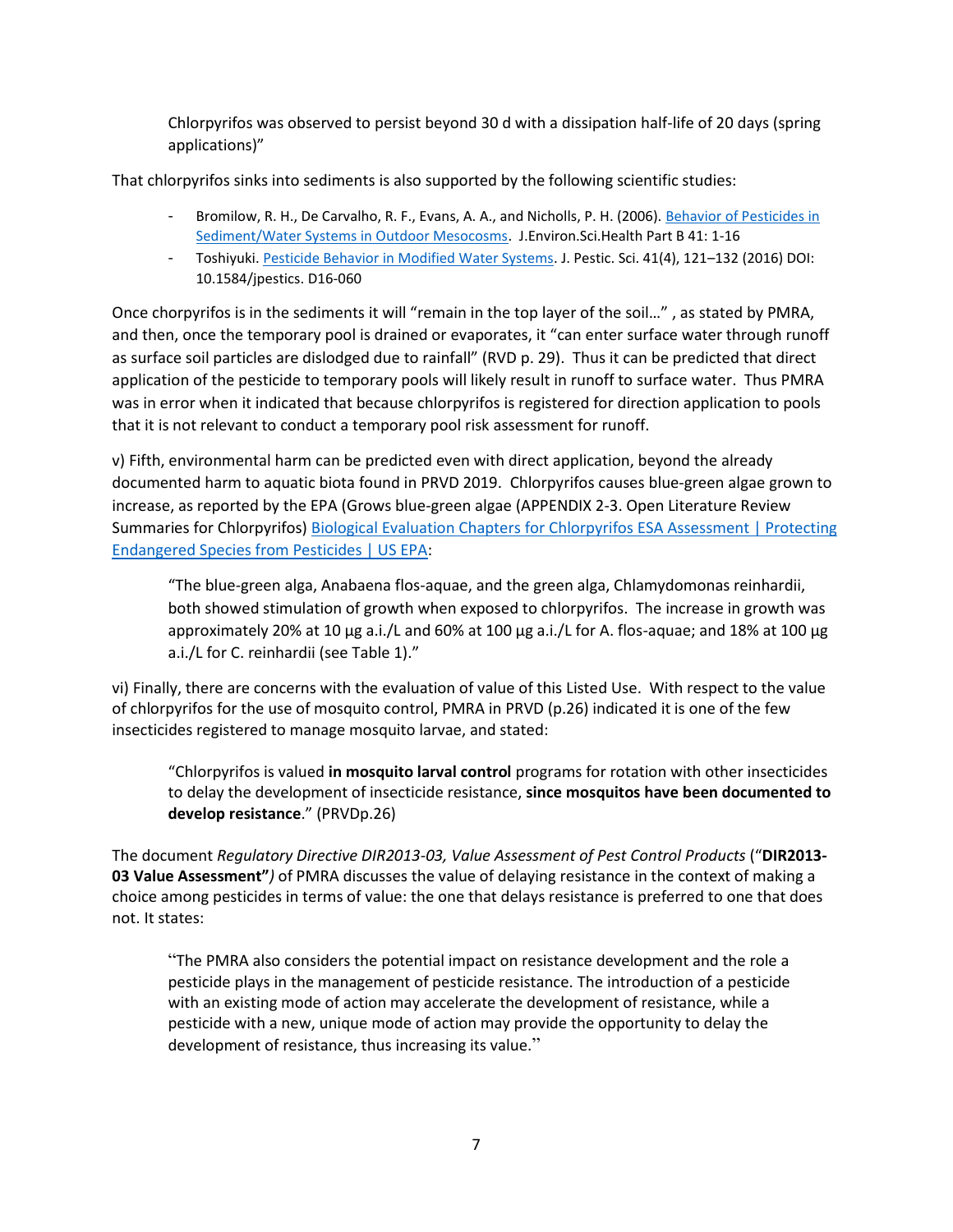One concern is that in neither RVD or PRVD did PMRA provide an explanation of how the mode of action of chlorpyrifos provides an opportunity to delay resistance in mosquitos to other insecticides used on temporary pools and standing water.

Another concern is the proposition for value of delaying resistance is not supportable. The value with respect to mosquito larval control as indicated by PMRA appears to be that rotating chlorpyrifos out with other insecticides will help delay the development of resistance of mosquitos to other insecticides. However, mosquitos develop resistance very quickly and easily, such that the value proposition is not supportable. In addition, it appears that the application of pesticides actually exacerbates the problem or resistance because resistance develops more quickly in areas subject to spraying than in those that are not.

The statement that mosquitos develop resistance easily is supported by a 2003 study that found that all that was required was a 'single amino-acid substitution in the enzyme" in order for mosquitos to become resistant to organophosphate and carbamate insecticides: (Weill, M., Lutfalla, G., Mogensen, K. et al. Insecticide resistance in mosquito vectors. Nature 423, 136-137 (2003)[. https://doi.org/10.1038/423136b](https://doi.org/10.1038/423136b) )

Mosquitos also develop resistance quickly. For example, a recent study found that an insecticide that was about to be widely deployed would be generally ineffective: as many as 55% of the mosquitos survived spraying with the insecticide in the study, and described in this article, and found in the relevant study: [Munyaradzi Makoni, *[Some mosquitoes already have resistance to the latest weapon against malaria,](https://www.sciencemag.org/news/2020/08/some-mosquitoes-already-have-resistance-latest-weapon-against-malaria)* August 31, 2020, Science, referring to "Centre for Research in Infectious Diseases, Resistance of Anopheles gambiae to the new insecticide 1 clothianidin associated with unrestricted use of agricultural neonicotinoids in Yaoundé, Cameroon, August 7, 2020[, https://doi.org/10.1101/2020.08.06.239509](https://doi.org/10.1101/2020.08.06.239509)").

The explanation for rapid development of resistance by the mosquito is that the life cycles of the mosquito is very short, which means that even a small number of resistant mosquitos can rapidly repopulate. Moreover, resistance develops more quickly in areas that have had previous applications of insecticides as compare to those that have not, leading to the conclusion that applying insecticides is exacerbating the problem of resistance. [Beyond Pesticides, *[Pesticide Use Kills off Mosquito Predators Faster than](https://beyondpesticides.org/dailynewsblog/2019/06/pesticide-use-kills-off-mosquito-predators-faster-than-target-mosquitoes/)  [Target Mosquitos,](https://beyondpesticides.org/dailynewsblog/2019/06/pesticide-use-kills-off-mosquito-predators-faster-than-target-mosquitoes/)* June 6, 2019][Weathered, J., Hammill, E. Adaptation to agricultural pesticides may allow mosquitoes to avoid predators and colonize novel ecosystems. Oecologia 190, 219–227 (2019)[. https://doi.org/10.1007/s00442-019-04403-2](https://doi.org/10.1007/s00442-019-04403-2).

Recent research shows that mosquitos have developed resistance to all four of the traditional classes of approved adulticides, namely pyrethroids, organochlorines, carbamates and organophosphates. The authors state that the results from the study are concerning. [Oumbouke, W.A., Pignatelli, P., Barreaux, A.M.G. et al. Fine scale spatial investigation of multiple insecticide resistance and underlying target-site and metabolic mechanisms in Anopheles gambiae in central Côte d'Ivoire. Sci Rep 10, 15066 (2020)[. https://doi.org/10.1038/s41598-020-71933-8\]](https://doi.org/10.1038/s41598-020-71933-8)

The third problem with the value assessment is that chlorpyrifos is no longer valued for mosquito larval control in Canada, so the discussion of whether it is to be preferred because it can delay resistance is not relevant. The PMRA in its previous document, PACR 2002-03 *Proposed Acceptability for Continuing Registration* that deal with agricultural and forestry uses, did not provide a value proposition for this use. In its description of the use of mosquito control, it indicated the provinces of Alberta and Manitoba requested the use be maintained, presumably because at that time it was used by the Cities as Winnipeg and Edmonton, as is evident from this statement (p.32):

#### **"5. Mosquito control uses**

The registration to control mosquito larvae (aerial or ground application) will be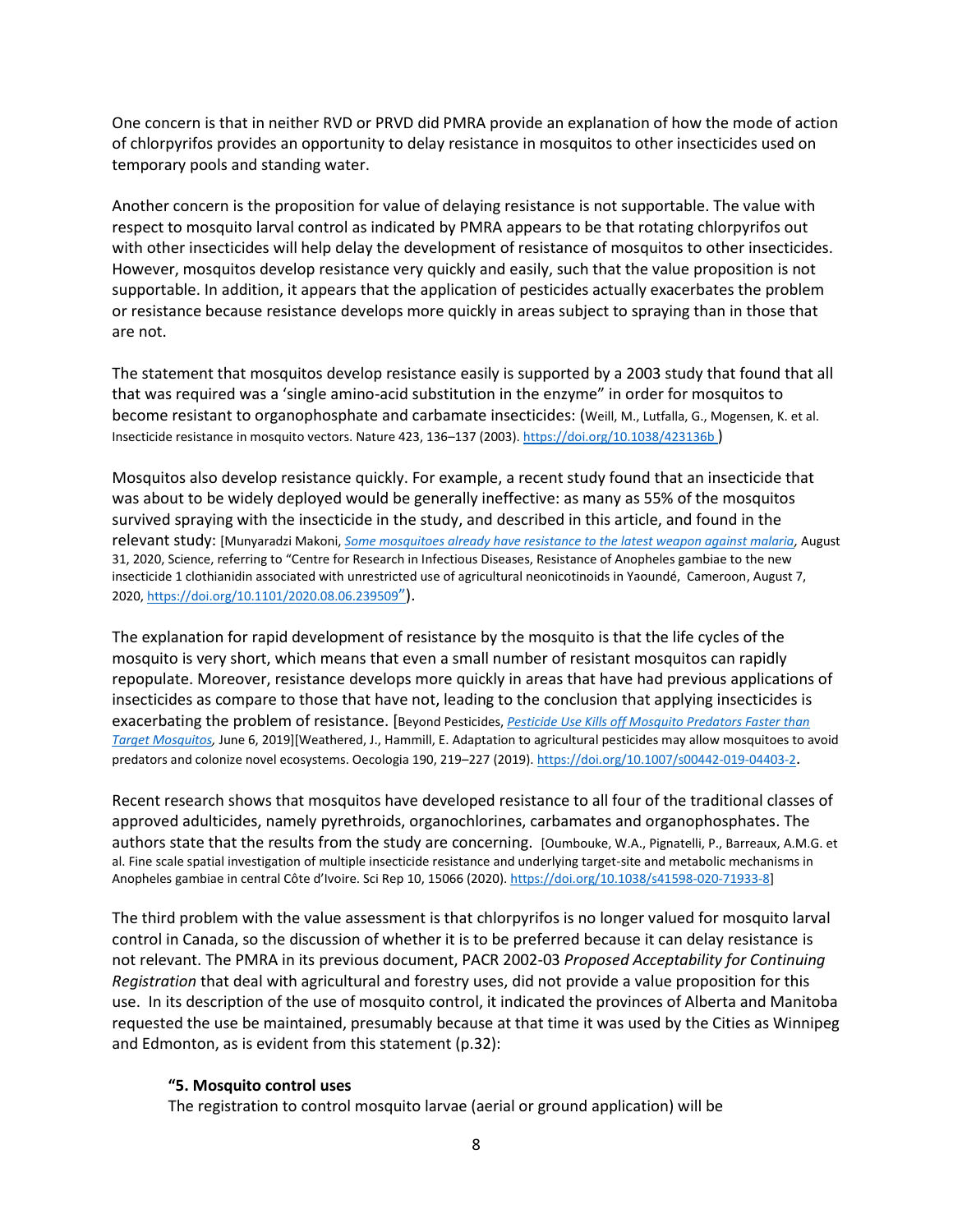maintained for granular and liquid products at the request of the provinces of Alberta and Manitoba, but will be limited to use in temporary pools only in **outlying areas of municipalities** and to **situations where the principles of integrated pest management (IPM) continue to be incorporated into the program, e.g., larval population surveys before treatment.** The use in temporary pools only, as opposed to permanent water bodies, will mitigate potential for damage to non-target aquatic organisms, which are very sensitive to chlorpyrifos. This use also has limited potential for exposure to bystanders. **Currently, the product is used in this way only by the municipalities of Edmonton and Winnipeg and with provincial authorization."**

Since that time, the Cities of Edmonton and Winnipeg have discontinued this use of chlorpyrifos for larval mosquito control. The webpage of the City of Edmonton indicates that city "utilizes a larvicide product containing Bti, a selective fly gut toxin derived from bacteria (Bacillus thuringiensis israelensis)) (Reference [here\)](https://www.edmonton.ca/programs_services/pests/edmontons-mosquito-control-program.aspx). Th[e webpage of the City of Winnipeg](https://winnipeg.ca/publicworks/insectcontrol/mosquitoes/larviciding.stm#5) indicates that city uses a combination of biologicals and biorational larvacides, described as follows: The City uses the following biological larvicides: Bacillus thuringiensis var. israelensis, known as Bti under the trade names Vectobac® 200G and Vectobac® 1200L, and the City uses the following biorational larvicides: Methoprene under the trade name Altosid® - Granular (methroprene) and Altosid® - Liquid (methroprene). Since the initial users of chlorpyrifos for this use no longer so use it, there is no need for this use to be permitted.

With respect to the value assessment, PMRA is to consider lower risk alternatives. One goal of the pest control system is to facilitate "access to pest control products that pose lower risks, and encouraging the development and use of alternative, non-toxic, ecological pest control approaches, strategies and product", as indicated in the preamble to the PCPAct. Since chlorpryrifos is not used for larval mosquito control, and lower risk alternatives exist and are being used, the value proposition for this Listed Use is not strong.

## **B. Objections Re: Listed Use: Outdoor adult mosquito control.**

The conclusion of the Science Evaluation on the Environment was that the adult mosquito use was considered acceptable due to the limited potential for environmental exposure (PRVD p. 27). PMRA provided the explanation that:

"Chlorpyrifos can be applied by ultra-low volume (ULV) applicators for adult mosquito control. Spray droplets from ULV applications are very small and **do not deposit onto soil or water as quickly as larger droplets and are very likely to dissipate or evaporate while suspended in air**. Risk from ULV applications is considered to be acceptable to non-target terrestrial and aquatic biota." (PRVD p.25).

IN RVD 2020, PMRA characterized one comment as follows: that the environmental assessment for mosquito control in standing water and terrestrial areas does not fully characterize the risks to non-target aquatic and terrestrial organisms from direct application and spray drift. (The actual comment provided to PMRA on this point was that the potential exposure pathway for non-target insects, as well as birds, from mosquito control uses requires further examination, and that risks from spray drift and leaching associated with mosquito control uses do not appear to have been assessed). PMRA in its response spoke in RVD (p.21) to pollinators,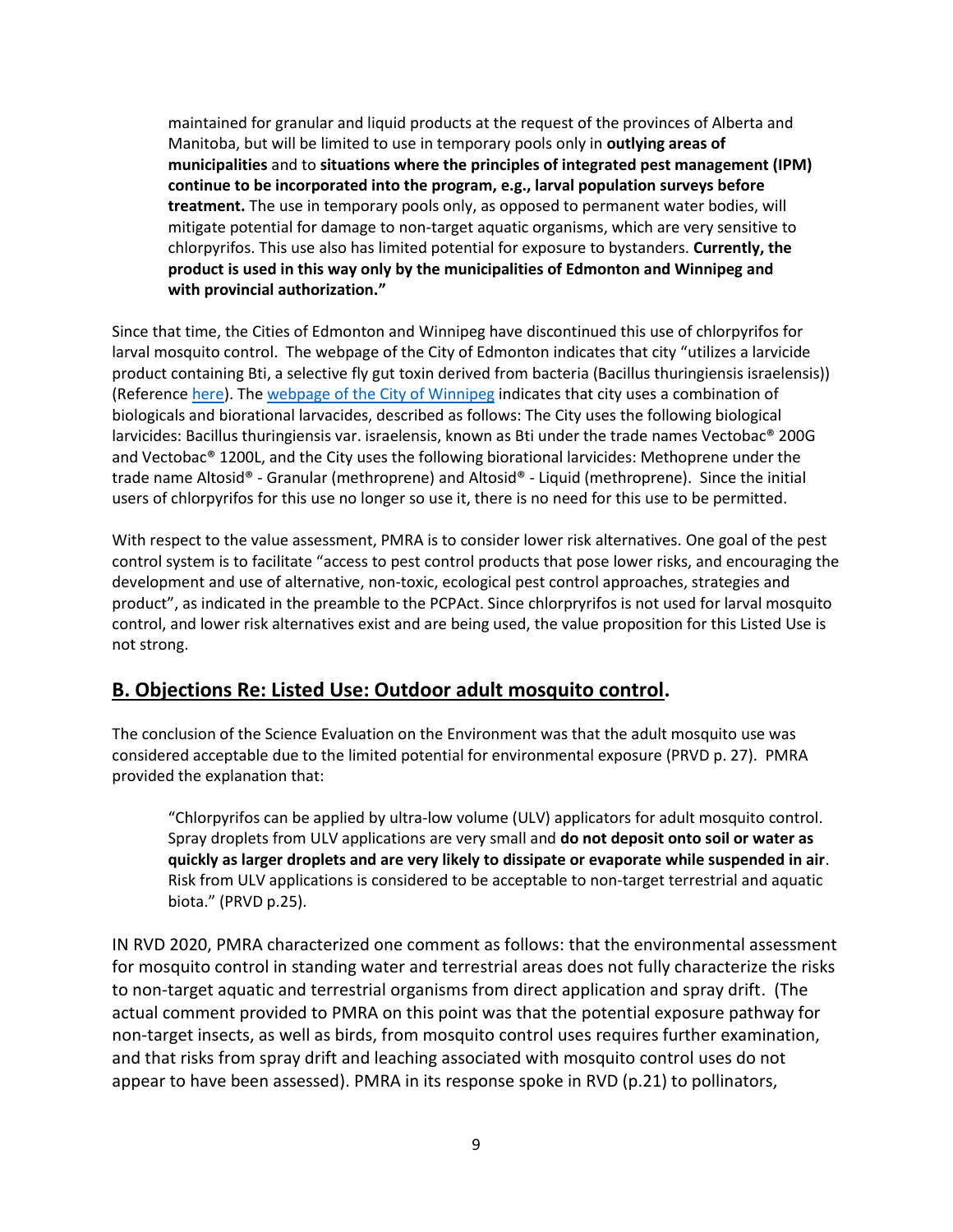beneficial arthropods and birds, temporary pools (already discussed), and the use of Ultra Low Volume (ULV) applications. It stated:

"Risk to non-target terrestrial and aquatic organisms were taken into consideration in PRVD2019- 05. The rates used for mosquito control (13–53 g a.i./ha) are within the range of application rates examined for the drift risk assessment  $(12-2304 g a.i./ha \times 3$  applications). The results of this assessment are presented in Appendix III, Table 16 of PRVD2019-05.

The risk to pollinators and beneficial arthropods from adult mosquito control was quantitatively assessed in PRVD2019-05. Pollinators are not expected to be present in the evening or at night when chlorpyrifos is applied for mosquito control and beneficial insects are also not expected to be present while foraging during this time.

Regarding the risk to flying birds resulting from adult mosquito control, the duration of airborne drift and its rate of dispersal in the atmosphere as well as its deposition rate indicates this exposure is negligible and as such, is not considered by Health Canada. The USEPA (PMRA# 2824701) did state: "Toxicity data are not available for inhalation exposures involving birds; however, in an acute inhalation study with laboratory rats, no mortality was observed at 0.2 mg a.i./mL-air (200 mg/m3) which is equivalent to >5,000 mg a.i./kg bw. Due to a lack of observed toxicity in this study, inhalation exposure is not considered to be of concern…".

…. [Discussion of Temporary Pools]

Although PRVD2019-05 refers to ULV applications, Health Canada acknowledges that terminology should have been more specific. Ultra Low Volume (ULV), also known as aerosol generation or cold fogging is intended to generate a cloud of Extremely Fine (ASABE) droplets that will stay suspended in air long enough to come into contact with mosquitos in flight. The registered mosquito uses for chlorpyrifos specify the use of mist blowers. Mist blowers are designed to release Very Fine (ASABE) droplet sizes and generate a mist cloud that settles on surfaces to control adult mosquitos in cryptic habitat, such as the undersides of leaves, vegetation and structures where the gravid or engorged female mosquitos rest. Site characteristics, as specified on the labelled uses (in other words, shallow, grassy depressions; industrial parks; roadway ditches; railway marshalling yards; small temporary sloughs; flooded woodlands) will intercept the mist cloud and result in a reduction in exposure to non-target organisms."

The concerns with the evaluations on the Listed Use of outdoor adult mosquito use are set out below.

i) PMRA again did not perform a valid assessment of the exposure to the environment from this Listed Use. In RVD p.21 PMRA stated in response to Comment 1.1.5 that the risk to pollinators and beneficial insects from adult mosquito control was **quantitatively assessed** in PRVD2019-05. However, there is no evidence or data that supports a particular quantitative assessment associated with this Listed Use provided in PRVD2019-05.

PMRA in RVD indicated that risk to non-target terrestrial and aquatic organisms were taken into consideration, and referred to Table 16 of PRVD. An examination of Table 16 shows that it was respect to "Aquatic Non-Target Organisms", not terrestrial organisms, and also that the relevant Level of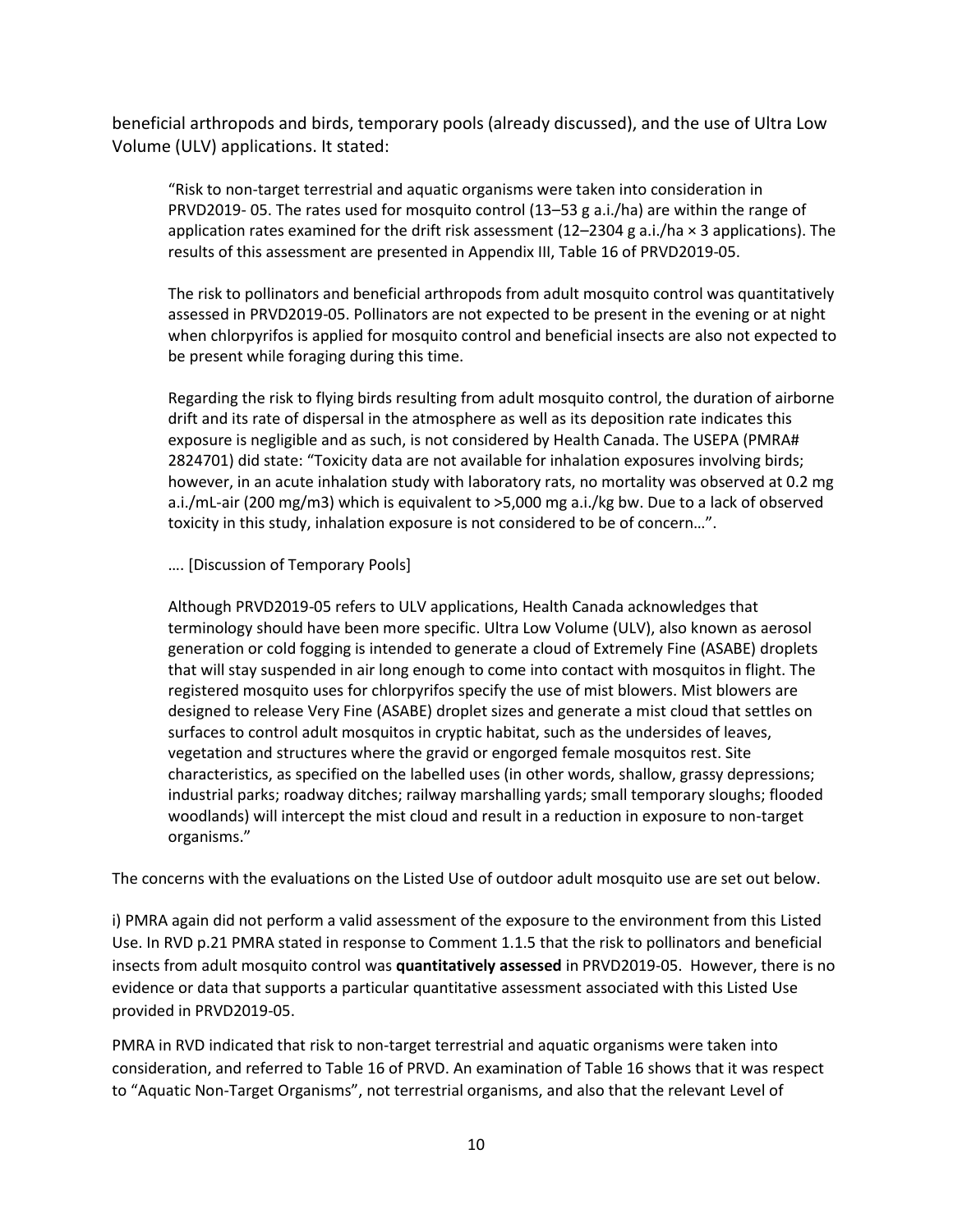Concern was exceeded in most instances. This does not address terrestrial organisms, and the findings are generally that the risks are unacceptable because the LOCs are exceeded.

Without specific evidence or analysis on the extent of exposure in the environment for this particular Listed Use, there can not be a certainty of no harm to the environment. The exposure in the environment across Canada for this Listed Use is likely to be extensive, because the use extends to outdoor areas throughout Canada. The EPA in the executive summary of its assessment for chlorpyrifos on endangered species recognizes this point, in stating that:

"Because of the multitude of uses and use patterns for chlorpyrifos (including mosquito adulticide use), **the action area for chlorpyrifos covers the entire US**, including its territories.

Both the mosquito adulticide and wide area uses are presumed to overlap with all of the listed species ranges and critical habitats because they have no specific geographic footprint." (**Chlorpyrifos Executive Summary for ESA Assessment)** [Biological Evaluation Chapters for](https://www.epa.gov/endangered-species/biological-evaluation-chapters-chlorpyrifos-esa-assessment#executivesummary)  [Chlorpyrifos ESA Assessment | Protecting Endangered Species from Pesticides | US EPA](https://www.epa.gov/endangered-species/biological-evaluation-chapters-chlorpyrifos-esa-assessment#executivesummary)"

Residues on vegetation, surface water and soil last for a long time and provide continued exposure to non-target organisms. When colder nights follow hot days, condensation can deposit residues on these organisms as well. [C A Johansen, *Pesticides and Pollinators*, Annual Review of Entomology 1977 22:1, 177-192]

ii) Second, certain assumptions made and information used by PMRA to come to its conclusion that "there is limited potential for environmental exposure" from this Listed Use are either not plausible or not accurate, or the information is not comprehensive.

One assumption or information put forward by PMRA (RVD p. 21) was that "[p]ollinators are not expected to be present in the evening or at night when chlorpyrifos is applied for mosquito control and beneficial insects are also not expected to be present while foraging during this time". Both pollinators and beneficial insects are discussed below.

Pollinators. It is not the case that there is limited potential for environmental exposure to pollinators for various reasons. One reason is that not all pollinators are inactive in the evening of night. Some bees are "crepuscular", which means they come out at dusk or twilight. [Warrant, Eric J. (June 2008). "Seeing in the dark: vision and visual behaviour in nocturnal bees and wasps". Journal of Experimental Biology. 211 (11): 1737–1746. doi:10.1242/jeb.015396. PMID 18490389.] Crepuscular bees include the bee families known as colletidae, the andrenidae, the halictidae and the apidae [School of Bees, [Why Don't Bees Fly at Night?](https://schoolofbees.com/why-dont-bees-fly-at-night/)]. All these families are found in Canada.

The Pollinator Stewardship Council (PSC), a national beekeeping organization in the United States notes that honey bees and native pollinators will forage blooming plants until the sun sets, and can be active during dusk, right up till nightfall. Additionally, warm nighttime temperatures and high humidity may induce bee aggregation. [Nichelle Harriet, *[Mosquito Control and Pollinator Health,](https://www.pesticidefreelawns.org/assets/media/documents/Summer2016MosquitosAndPollinators.pdf)* Pesticides and You, Vol. 36, No. 2, Summer 2016 and the references therein]

Another reason is that chlorpyrifos will come into contact with the soil, and many bees in Canada are "solitary" and nest in soil and in caverns and so will have contact with the chlorpyrifos in the soil. The [mining bee](https://cwf-fcf.org/en/resources/encyclopedias/fauna/insects/mining-bee.html) is one example. This route of exposure was not examined in the risk assessment. The scientific literature is critical of this lack of examination for this route of exposure, and is calling for assessment with respect to solitary bees, which generally nest underground: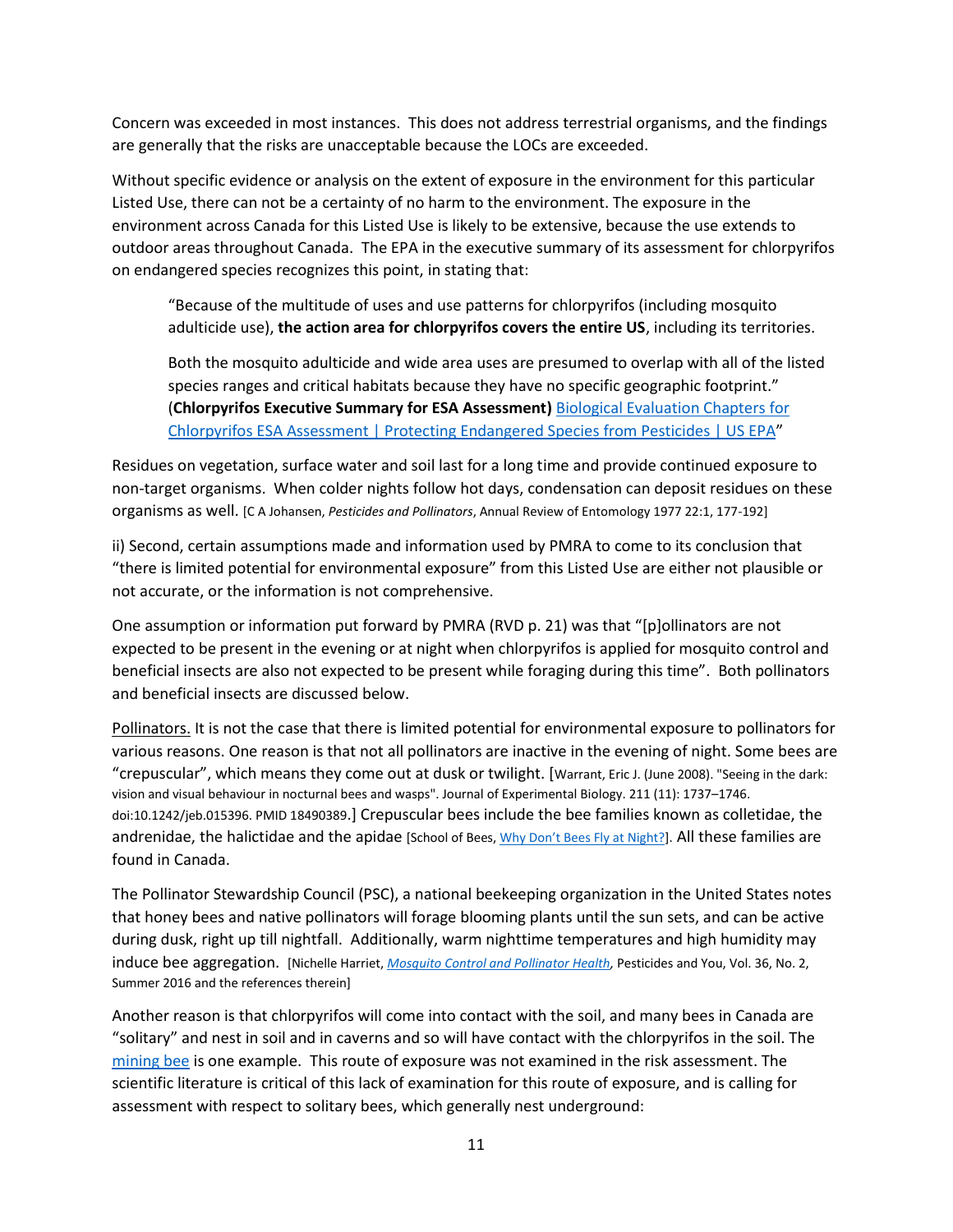"Current pesticide risk assessment for bees relies on a single (social) species, the western honey bee, Apis mellifera L. (Hymenoptera: Apidae). However, most of the >20,000 bee species worldwide are solitary. Differences in life history traits between solitary bees (SB) and honey bees (HB) are likely to determine differences in routes and levels of pesticide exposure. ……. Most SB exposure routes seem well covered by current HB risk assessment schemes. Exceptions to this are **exposure routes related to nesting substrates and nesting materials used by SB. Exposure via soil is of particular concern because most SB species nest underground.**"[Fabio Sgolastra, Silvia Hinarejos, Theresa L Pitts-Singer, Natalie K Boyle, Timothy Joseph, Johannes Lūckmann, Nigel E Raine, Rajwinder Singh, Neal M Williams, Jordi Bosch, Pesticide Exposure Assessment Paradigm for Solitary Bees, Environmental Entomology, Volume 48, Issue 1, February 2019, Pages 22–35, https://doi.org/10.1093/ee/nvy105]

The route of exposure in the case of solitary bees is as follows:

"Physical contact between adult bees and toxins on contaminated resources is the simplest and most direct exposure route assessed for solitary bees (Ladurner et al. 2005, Huntzinger et al. 2008a, Biddinger et al. 2015) (Fig. 4). Toxins that contact the bee cuticle may penetrate it directly or may pass (actively or passively) into the body through such orifices as spiracular openings or pores. Besides being directly sprayed during pesticide applications, bees can land on or walk about on contaminated surfaces of soil, lawns, flowers, foliage, or artificial nest materials and even water located in treated fields or gardens. [Routes of Pesticide Exposure in Solitary, Cavity-Nesting Bees Andi M Kopit, Theresa L Pitts-Singer Environmental Entomology, Volume 47, Issue 3, June 2018, Pages 499-510, https://doi.org/10.1093/ee/nvy034]

A recent study from the University of Guelph looked at hoary squash bees, a bee that nests in the ground and is prevalent in Canada. The neonicotinoids examined persisted in soil for longer than a single growing season, and they found "that hazard to ground-nesting hoary squash bees from neonicotinoids in soil (HQsoil = 4.32) is much higher than even the combined hazard from neonicotinoids in both pollen and nectar (HQpollen+nectar = 0.27; Table 1). Therefore, soil appears to be the most important route of exposure to systemic pesticides for hoary squash bees." Although chlorpryrifos is a contact insecticide, the exposure to soil in this study would have been via contact, so there is no reason to differentiate the contact insecticide from the systemic insecticide in this context.

The study found that 93% of the hazard was attributable to soil. They stated: "The combined hazard from insecticides for adult female hoary squash bees from all exposure matrices (soil, pollen, and nectar) was high, with 93% of this hazard attributable to neonicotinoids in soil (Table 1). Hoary squash bees can construct more than one nest per season when environmental conditions (e.g. nectar and pollen resources, weather) permit". [Willis Chan, D.S., Prosser, R.S., Rodríguez-Gil, J.L. et al. Assessment of risk to hoary squash bees (Peponapis pruinosa) and other ground-nesting bees from systemic insecticides in agricultural soil. Sci Rep 9, 11870 (2019).<https://doi.org/10.1038/s41598-019-47805-1>]

Beneficial Insects. Beneficial arthropods in the area upon which the chemical is sprayed or drifts will come into contact with chlorpyrifos directly, or with plants and the soil on which it lands. It is also the case that some beneficial arthropods forage in the evening, and so would be come into direct contact with the insecticide, meaning that the expectation of PMRA that they would not forage at this time is unfounded. Insects can be active at night because the air temperature is still high, and the temperature of the ground is warm.

Some insects generate their own heat. Insects with big flight muscles are able to warm up their body without sunlight. [[When are Bugs most Active during the Day? | Green Pest S\(greenpestservices.net\)](https://greenpestservices.net/bugs-active-day/).] One example is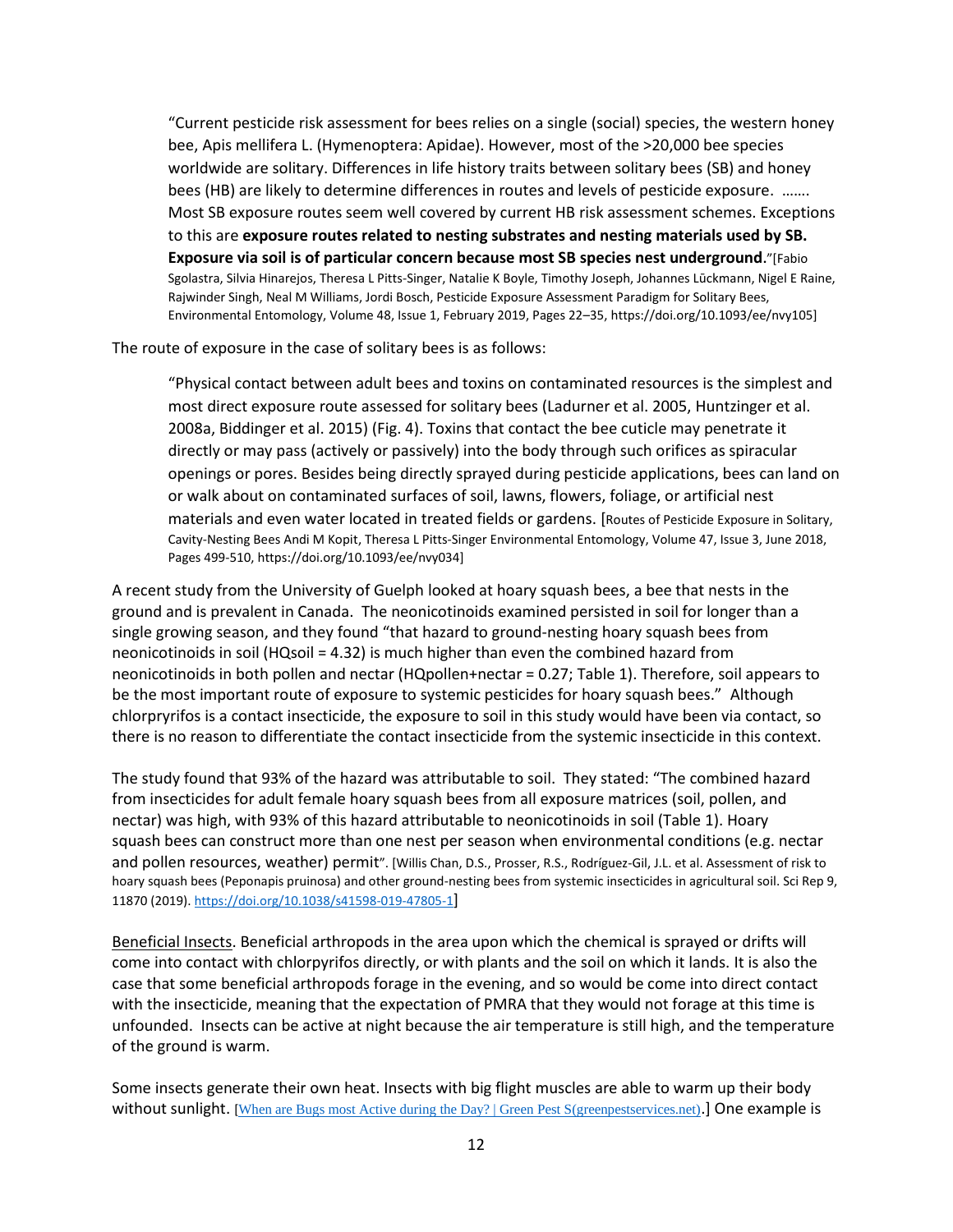the dragonfly, and in cloudy weather and toward evening dragonflies eat mosquitos and can expected to be present during mosquito fogging. [[Dragonflies \(insectguide.net\)\]](http://www.insectguide.net/dragonflies.html)

Birds. With respect to birds, PMRA stated in response to a comment (RVD p.21) as follows:

"Regarding the risk to flying birds resulting from adult mosquito control, the duration of airborne drift and its rate of dispersal in the atmosphere as well as its deposition rate indicates this exposure is negligible and as such, is not considered by Health Canada. The USEPA (PMRA# 2824701) did state: "Toxicity data are not available for inhalation exposures involving birds; however, in an acute inhalation study with laboratory rats, no mortality was observed at 0.2 mg a.i./mL-air (200 mg/m3) which is equivalent to >5,000 mg a.i./kg bw. Due to a lack of observed toxicity in this study, inhalation exposure is not considered to be of concern…".

Some birds, bats and other species are present in the evening and at night, and it can be expected that those that eat mosquitos will be affected, by either contact or inhalation. The exposure to both would occur during the time when chloryrifos is "suspended in the air long enough to come into contact with mosquitos in flight" (as mentioned in RVD p.21). Because it is designed to be suspended in the air long enough to come into contact with mosquitos, it will presumably be suspended long enough to come into contact with birds and bats in flight that eat mosquitos. The fog remains suspended for a period of time, and is also subject to drift.

Birds that eat mosquitoes include purple martins, swallows, waterfowl (geese, terns, ducks) and migratory songbirds. One example of a bird that would be present during such times is the tree swallow, which The Cornell Lab states: "eat all kinds of flying insects", and "feed from dawn to dusk". Also: "Tree Swallows eat a high insect diet, which through bioaccumulation can expose them to high levels of pesticides and other contaminants such as PCBs and mercury". [https://www.allaboutbirds.org/guide/Tree\\_Swallow/lifehistory#](https://www.allaboutbirds.org/guide/Tree_Swallow/lifehistory)].

PMRA was of the view that exposure to birds through contact would be negligible, and that inhalation exposure was not a concern. The finding on inhalation was based on an EPA study on rats. The EPA did not have data toxicity data for inhalation of bird, and dismissed it based upon a rat study. It stated:

"Toxicity data are not available for inhalation exposures involving birds; however, in an acute It inhalation study with laboratory rats, no mortality was observed at 0.2 mg a.i./mL-air (200 mg/m<sup>3</sup>) (MRID 00146507) which is equivalent to >5,000 mg a.i./kg bw . Due to a lack of observed toxicity in this study, inhalation exposure is not considered to be of concern for this analysis."

One concern with this dismissal is that it was based upon a confidential study from 1984 that was not available for inspection. It is likely that the rat study utilized "nostril" methodology, which is not appropriate with respect to birds.

A second concern is that the dismissal was not warranted or justifiable, for the simple reason that birds breathe differently than mammals and so the rate was not representative of the bird for the purposes of making findings on inhalation: "Unlike in mammals, air flows in only one direction through bird lungs" [\(http://people.eku.edu/ritchisong/birdrespiration.html](http://people.eku.edu/ritchisong/birdrespiration.html)). This makes them more sensitive to harm from inhaled toxins.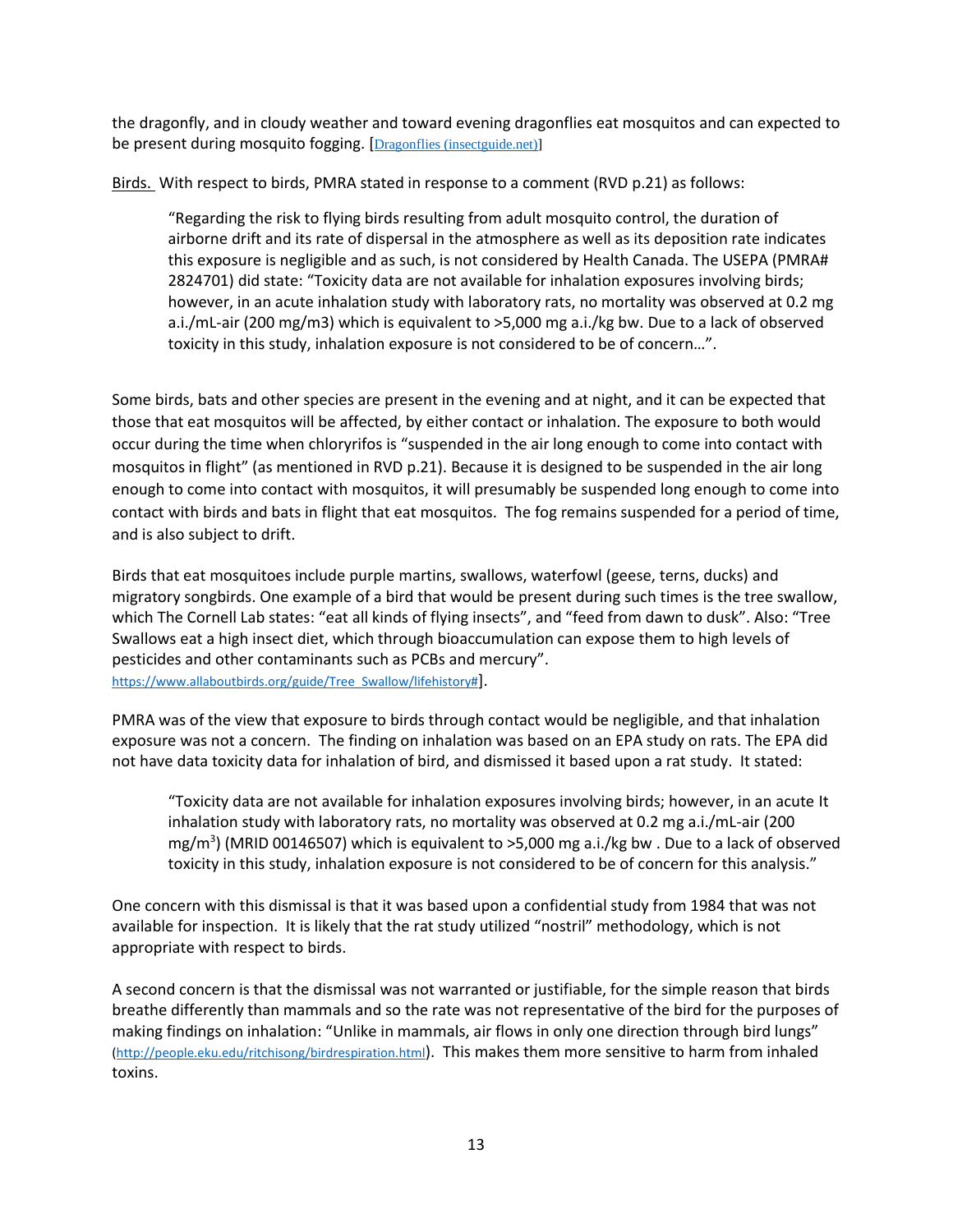A Harvard study that looked at this issue indicated that intoxification from some inhaled substances occurred sooner with birds than other animals and prior to the development of potentially lethal pathology in other animals. (p. 197 R E Brown, J D Brain, N Wang, *The avian respiratory system: a unique model for studies of respiratory toxicosis and for monitoring air quality* PMID[: 9105794](https://pubmed.ncbi.nlm.nih.gov/9105794/) PMCID: PMC1469784 DOI: 10.1289/ehp.97105188) The "evolutionary process" of birds "has produced a respiratory system with substantial physiological differences relatives to the comparable features of other vertebrates." They indicate that "much of the birds' respiratory system appear to lack any of the clearance mechanisms attributed with maintaining respiratory homeostasis and health in mammals" (p. 198) and that they are more susceptible to toxicosis through respiration.

Similar studies show that birds, as compare to mammals, experience greater respiratory stress, such as this one that compared chickens to rats: [S G Kiama, J S Adekunle, and J N Maina J Anat. 2008 Oct; 213(4): 452–463. *Comparative in vitro study of interactions between particles and respiratory surface macrophages, erythrocytes, and epithelial cells of the chicken and the rat,* Published online 2008 Jul 14. doi: 10.1111/j.1469-7580.2008.00951.x PMCID: [PMC2644778](https://www.ncbi.nlm.nih.gov/pmc/articles/PMC2644778/) PMID: 18643797]*.* Based on the fact that birds breathe differently than rats are more susceptible to toxins, as evidence by the above studies and similar supporting scientific knowledge, the PMRA finding that inhalation exposure for birds is not of concern based upon the findings of a study on rats is unfounded.

The exposure to birds occurs via multiple routes, more than just inhalation. The EPA has found that chorpyrifos is very highly toxic via the oral route to birds when it simulated exposure. [Details: quote on birds: )(p. B7(ED) – 3)United States Environmental Protection Agency (U.S.EPA), 2016e, Biological Evaluation Chapters for Chlorpyrifos ESA Assessment, Appendix 4-7. Refined risk analysis for 13 listed birds exposed to chlorpyrifos, 18 pp, [https://www.epa.gov/endangered-species/biological](https://www.epa.gov/endangered-species/biological-evaluation-chapters-chlorpyrifos-esa-assessment)[evaluation-chapters-chlorpyrifos-esa-assessment,](https://www.epa.gov/endangered-species/biological-evaluation-chapters-chlorpyrifos-esa-assessment) DACO: 12.5.9):

#### **"2.3 Exposure routes simulated**

TIM has the ability to account for exposures via multiple routes, including diet, drinking water, dermal and inhalation. Acute oral toxicity data with birds indicate that chlorpyrifos is very highly toxic via the oral route (chapter 2). This suggests that dietary and drinking water routes are potentially of concern.

Appendix 4-3d of [Biological Evaluation Chapters for Chlorpyrifos ESA Assessment | Protecting](https://www.epa.gov/endangered-species/biological-evaluation-chapters-chlorpyrifos-esa-assessment#chapter%202)  [Endangered Species from Pesticides | US EPA](https://www.epa.gov/endangered-species/biological-evaluation-chapters-chlorpyrifos-esa-assessment#chapter%202) shows that birds are exposed to high risk from chlorpryrifos.

Drinking water for birds would include sources in the "temporary pools – standing water" use discussed above, and also sources of water upon which the adultcide lands. Food sources for birds would also be affected by the fog.

Bats: The information used by PMRA to come to the conclusion that there was limited potential for environmental exposure from this Listed Use was not comprehensive. Bats and other predators of mosquitos feed on mosquitos at dusk, but the PMRA did not examine the exposure to bats for this Listed Use. With respect to bats. Bats consume 3,000 or more mosquitoes and other insects every night, according to Nature Canada. Chlorpyrifos has sublethal and harmful effects on bats. [Eidels, R.R., Sparks, D.W., Whitaker, J.O. et al. Sub-lethal Effects of Chlorpyrifos on Big Brown Bats (Eptesicus fuscus). Arch Environ Contam Toxicol 71, 322–335 (2016). https://doi.org/10.1007/s00244-016-0307-3]

Other predators: Other predators of mosquitos will also be affected and were not considered by PMRA.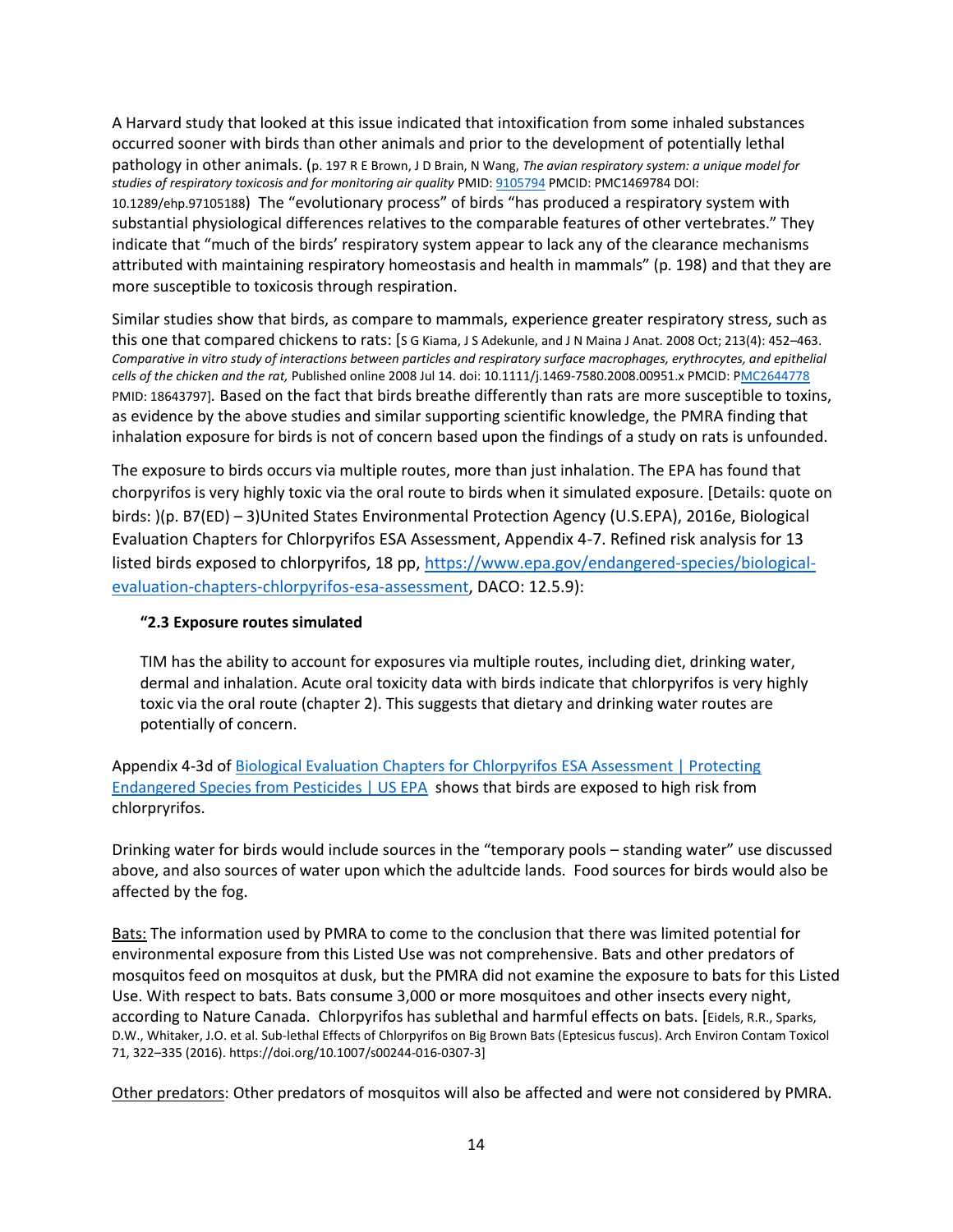Examples are the dragonfly and the damselfly. Dragonflies and damselflies both eat mosquitos, so can be expected to be present when fogging for mosquito occurs. The EPA assessment of chlorpyrifos on damselflies and dragonflies show high risk: See Appendix4-3f Endangered Species in invertebrates of [Biological Evaluation Chapters for Chlorpyrifos ESA Assessment | Protecting Endangered Species from](https://www.epa.gov/endangered-species/biological-evaluation-chapters-chlorpyrifos-esa-assessment#chapter%202)  [Pesticides | US EPA.](https://www.epa.gov/endangered-species/biological-evaluation-chapters-chlorpyrifos-esa-assessment#chapter%202)

Resistance and Other Predators. An article in the Journal of the American Mosquito Control Association referenced a study that showed that long-range effects of pesticide spraying can actually increase the number of mosquitoes by destroying their natural predators.

"A 1997 study looked at trends in populations of a mosquito primarily responsible for transmitting eastern equine encephalitis (EEE) among birds. Over a period of eleven years, Cicero Swamp in central New York State was sprayed fifteen times with the insecticide Dibrom (naled). Instead of declining, the mosquito population grew fifteen-fold during this period. The study suggests that the pesticides may have altered the ecological balance of the swamp, killing organisms whose presence would ordinarily help limit the mosquito population." [Oliver Howard, "Impact of naled (Dibrom 14) on the mosquito vectors of eastern equine encephalitis virus," Journal of the Am Mosquito Control Assoc, Dec; 13(4):315-25, 1997].

This phenomenon of mosquitos adapting resilience in areas of insecticide spraying was discussed in a 2019 study, which compared mosquitos to damselflies. The authors found "that the ability to evolve resistance to an anthropogenic stressor has allowed W. abebala to not only colonize new ecosystems, but ecosystems that do not contain their most common predator and are also potentially less susceptible to natural stressors". [Jennifer Weathered1 · Edd Hammill Adaptation to agricultural pesticides may allow mosquitoes to avoid predators and colonize novel ecosystems Oecologia (2019) 190:219–227 https://doi.org/10.1007/s00442- 019-04403-2]

iii) Mitigation Measure Still Presents Unacceptable Risks. A further concern with the evaluation for the Listed Use of adult mosquito control is that the required mitigation measure still present unacceptable risks. Although PMRA spoke to spraying with "ULV" applications of "ASABE" droplets, the label amendments as set out in Appendix V of RVD do no mandate such applications.

The mitigation measure of specifying site characteristics on labels is problematic, because it is based on information that is questionable. These "site characteristics" was not subjected to an exposure assessment, so it is not known the extent to which or whether they mitigate the risk of exposure to nontarget organisms.

It is also not clear how the "site characteristics" will "intercept" chlorpyrifos and stop it from hitting the ground or groundwater, and no explanation was provided for this remarkable phenomenon of "interception". Chlorpyrifos is said to settle on the surfaces of "cryptic habitat" such as the undersides of leaves, vegetation and structures that are in the "sites" of shallow, grassy depressions; industrial parks; roadway ditches; railway marshalling yards; small temporary sloughs and flooded woodlands.

Despite the pronouncement of PMRA, it cannot be said with any certainty that the surfaces of the "cryptic habits" found in shallow, grassy depressions, industrial parks, roadway ditches; railway marshalling yards; small temporary sloughs; and flooded woodlands will to any large degree "intercept" or stand in between the settling chlorpyrifos fog and the ground or water that is on these sites.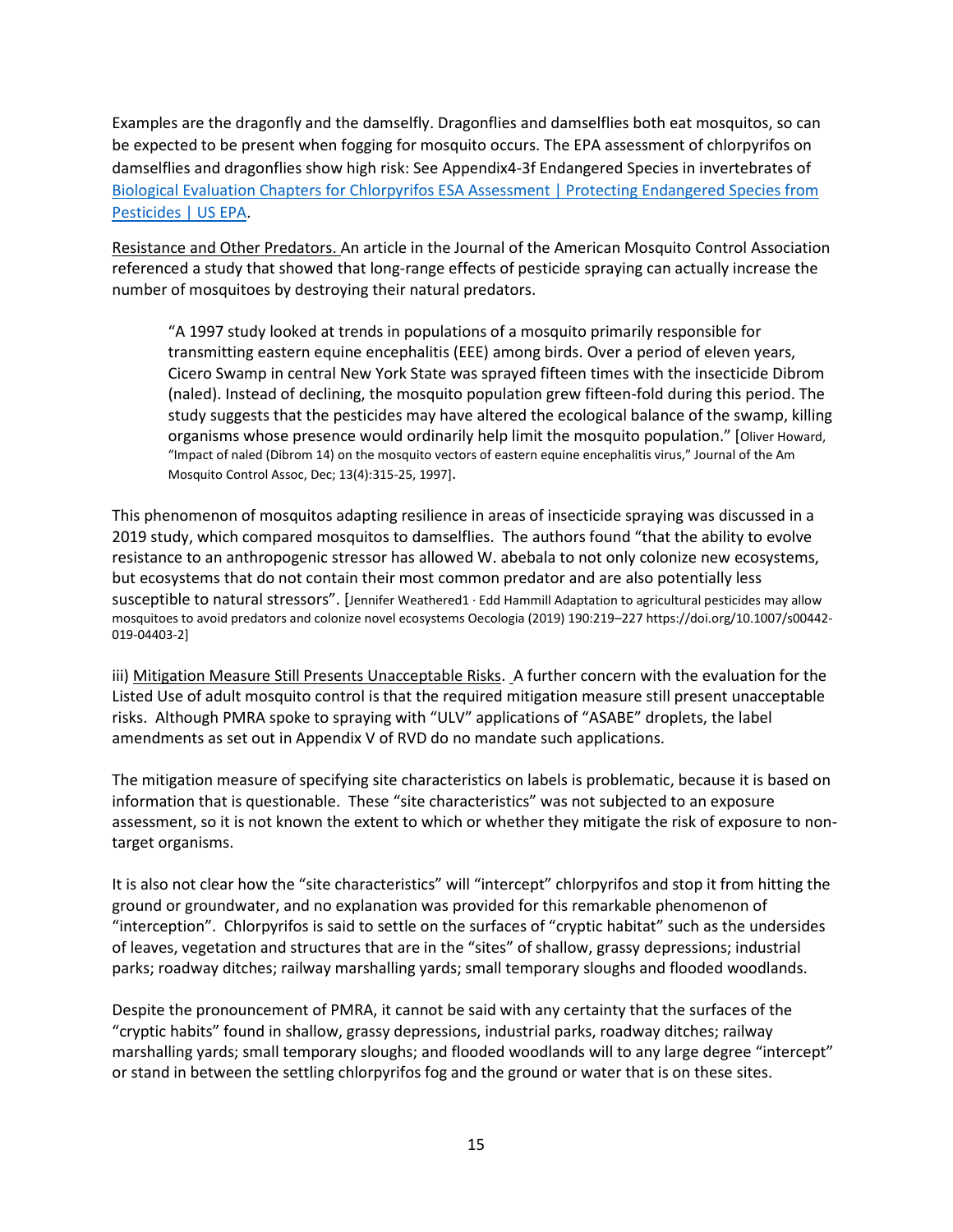Moreover, terrestrial species will still come into contact with the "cryptic habitat" and be exposed. PMRA already stated in RVD 2020 (p.2) that there are environmental risks of concern to beneficial arthropods, birds, mammals and all aquatic biota from chlorpyrifos. Reliance on the mitigation measure of "site characteristics" to mitigate the risk from fogging for adult mosquitos does not provide a certainty that is reasonable, ie. that has evidence to support it, that there will not be environmental risks of concern to beneficial arthropods, birds, mammals and all aquatic biota arising from this Listed Use.

iv) Finally, there are concerns with the assessment of value for the use of chlorpyrifos for adult mosquito control. PMRA did not provide any proposition of value for this Listed Use, in either of the Evaluations.

PMRA does state in the value assessment and the Conclusion of the Science Evaluation on Value that "Alternative products to chlorpyrifos are available for use as a fog to control adult mosquitoes". Because PMRA speaks in the "value" section on the proposed uses, it is presumed that the meaning of "fog control" in the value discussion is the "cold fogging" using ULV spraying referenced above. Thus there are alternatives to using chlorpyrifos for fogging.

Because alternatives are available, the value proposition for using chlorpyrifos for this use is not strong. As indicated, one goal of the pest control regime is to encourage the development and use of alternative, non-toxic, ecological pest control approaches, strategies and products. Although PMRA does not provide the identity of the alternatives to chlorpyrifos for this Listed Use, it is likely that they are less toxic and dangerous than chlorpyrifos, since most outdoor uses of chlorpyrifos pose unacceptable risks, the chemical is toxic, moderately persistent if not persistent (as will be discussed), and meets at least one criteria for bioaccumulation. It is hard to understand the value proposition for using a toxic and otherwise dangerous pesticide, when less toxic alternatives exist that better protect the environment.

In a re-evaluation, alternatives are to be taken into account, including nonchemical alternatives. "During re-evaluation, value is examined under current conditions and in light of alternative pest control methods (both chemical and nonchemical) that may have been developed since the pesticide was first registered." (PMRA's Decision Framework SPN2000-01 p. 12)

There is no value to using chlorpyrifos for outdoor mosquito control, nor will there be future value when viewed from the perspective of the PCPAct that requires a certainty that is reasonable that there is "no harm" to future generations. The reason is that the efficacy of fogging for adult mosquito control with ULV sprayers is very low. As mentioned, PMRA in the DIR2013-03 Value Assessment has directed that pesticide products should have a level of efficacy that significantly contributes to pest management in order to be registered in Canada.

The above referenced article "Mosquito Control and Pollinator Health" provide the explanation and scientific backup:

"[B]ecause the ULV spray can only kill mosquitoes that the fine particles come into contact with, the number of which may be limited (one study notes that less than 0.0001% of the insecticide reaches the target mosquitoes),6 this method is not an effective long-term strategy to effectively control mosquito populations. The efficacy of ULV spraying also depends on time of day applied, and weather factors, such as wind velocity and direction, temperature, and atmospheric stability and turbulence.7" [Referenced articles: 6: Pimentel, D. 2004. West Nile Virus and Mosquito Control. Encyclopedia of Pest Management. doi: 10.1081/E-EPM 120009995; 7: Mount, GA. 1998. A critical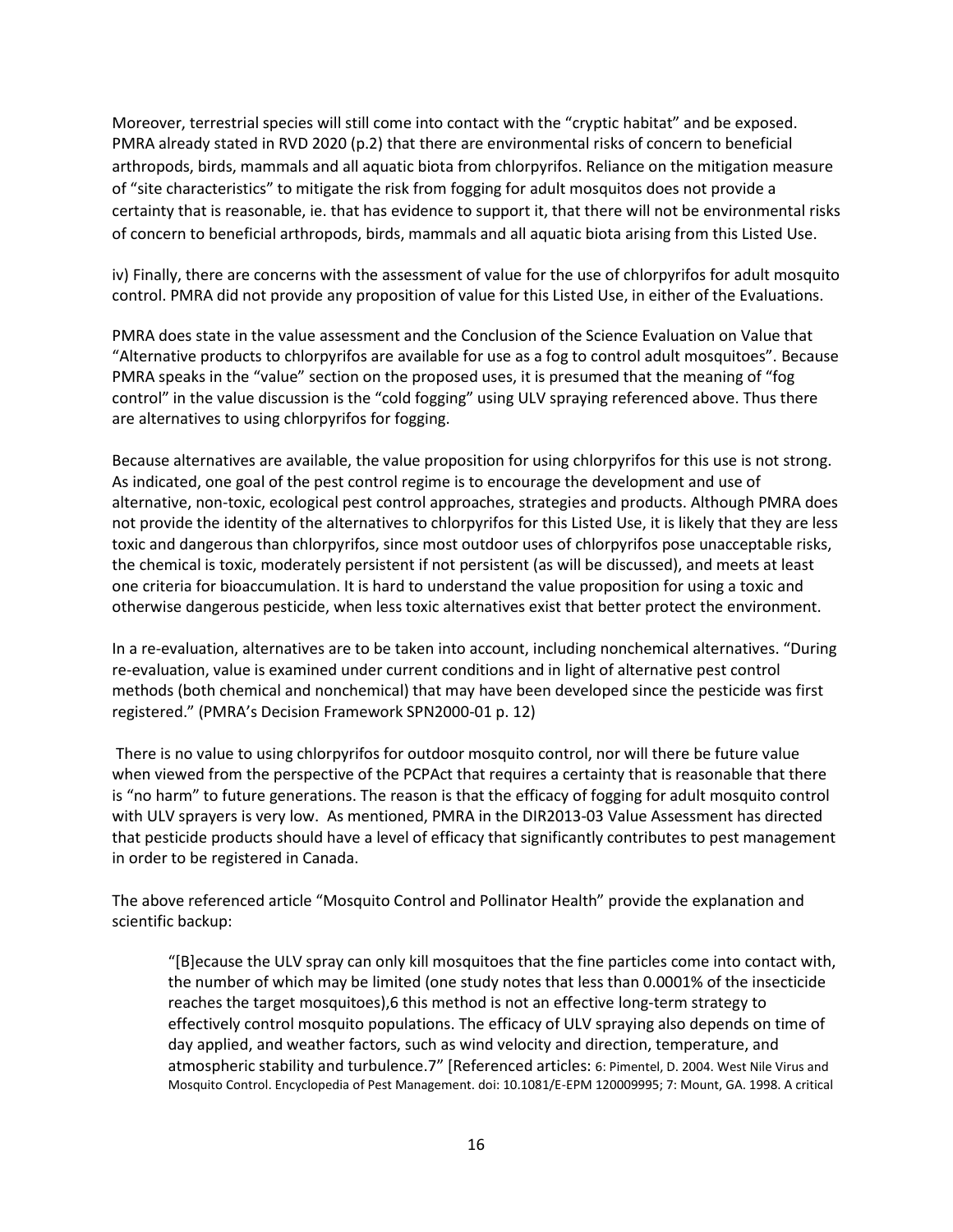review of ultralow-volume aerosols of insecticide applied with vehicle-mounted generators for adult mosquito control. J Am Mosq Control Assoc. 14(3):305-3]

The Pimentel article referenced provides further explanation and scientific evidence to show the lack of efficacy of using ULV sprayers:

"The insecticide spray produced from these [ULV] units is like a smoke or fine mist and is carried downwind. Even assuming that the spraying is carried out in the evening when wind is minimal, the spray is carried downwind in an open area, for instance, on a golf course. Downwind, from 150 to 300 ft and at 3 ft height, the mosquito kill will range from 25% to 75%.[5] However, ZERO mosquitoes will be killed upwind by the insecticide spray. Thus the average upwind and downwind kill is only 21% to 45%. Note, the insecticide spray does not penetrate buildings, and mosquitoes behind buildings are not killed. Further, dense vegetation hinders spray treatment and desired mosquito control. For example, downwind in a dense stand of trees, mosquito kill is reported to be only 34% to 58%.[5]….

For effective mosquito control, at least 90% of the adults must be killed. Only a few scientific studies of the effectiveness of spraying for mosquito control have been reported. These results are relatively discouraging. For example, in Greenwich, CT, only a 34% mosquito population reduction was reported after ground spraying, and in Houston, TX, only a 30% reduction occurred after spraying.[6] Then in Cicero Swamp, FL, populations of disease-carrying mosquito populations increased 15-fold after spraying,[6] when the mosquito population was measured 11 days after spraying. However, it is doubtful that the insecticide spray caused the increase in the mosquito population, but clearly the insecticide provided insufficient adult mosquito control." (David Pimentel, "[West Nile Virus and Mosquito Control](http://citeseerx.ist.psu.edu/viewdoc/summary?doi=10.1.1.667.8785)" Cornell University, Ithaca, New York, U.S.A.) [6] = Outcome. Outcome Studies: Control Efforts for West Nile Virus and Mosquito Population; 2003. http://www.ccheinfo.com/pdf/cche-wnv\_outcome\_studies.pdf (8/13/03)

Interestingly, the very "cryptic habitats" promulgated by PMRA can actually reduce the efficacy of ULV sprayers because they shelter the mosquitos, as explained in the follow review:

"Failures in mosquito adulticiding often occur because of an over simplification of the system within which we work. Where the target area is open and with few obstacles obstructing air flow specifically from ground applications, control is usually achieved. However, mosquitoes prefer to reside in a harborage, often in a plant canopy or a residence. The target, therefore, is the porous vegetative media between the air aloft and the ground. The obstacles can filter out the spray and shelter the mosquitoes from direct impact with the spray". [J.A.S. Bonds, Ultra-lowvolume space sprays in mosquito control: a critical review, Medical and Veterinary Entomology (2012) 26, 121-130 [doi/full/10.1111/j.1365-2915.2011.00992.x\]](https://onlinelibrary.wiley.com/doi/full/10.1111/j.1365-2915.2011.00992.x)

Weather and metereology also impact efficacy. Wind can cause the fog to drift, and the potential for drift is high during temperature inversions.

Edmonton and Winnipeg have been two of the municipalities in Canada most concerned about mosquito control. With respect to this Listed Use, Edmonton discontinued fogging of the river valley and ravine system in 1993 (link: [here\)](https://www.edmonton.ca/programs_services/pests/edmontons-mosquito-control-program.aspx), and the webpage of the City of Winnipeg indicates that Winnipeg uses DeltaGard® (Deltamethrin) for this use (link[: here\)](https://winnipeg.ca/publicworks/insectcontrol/mosquitoes/fogging.stm), not chlorpyrifos.

In summary, PMRA does not provide a proposition for value of the Listed Use of chlorpyrifos for adult mosquito control, there are alternatives, the efficacy is extremely low and meaning chlorpyrifos does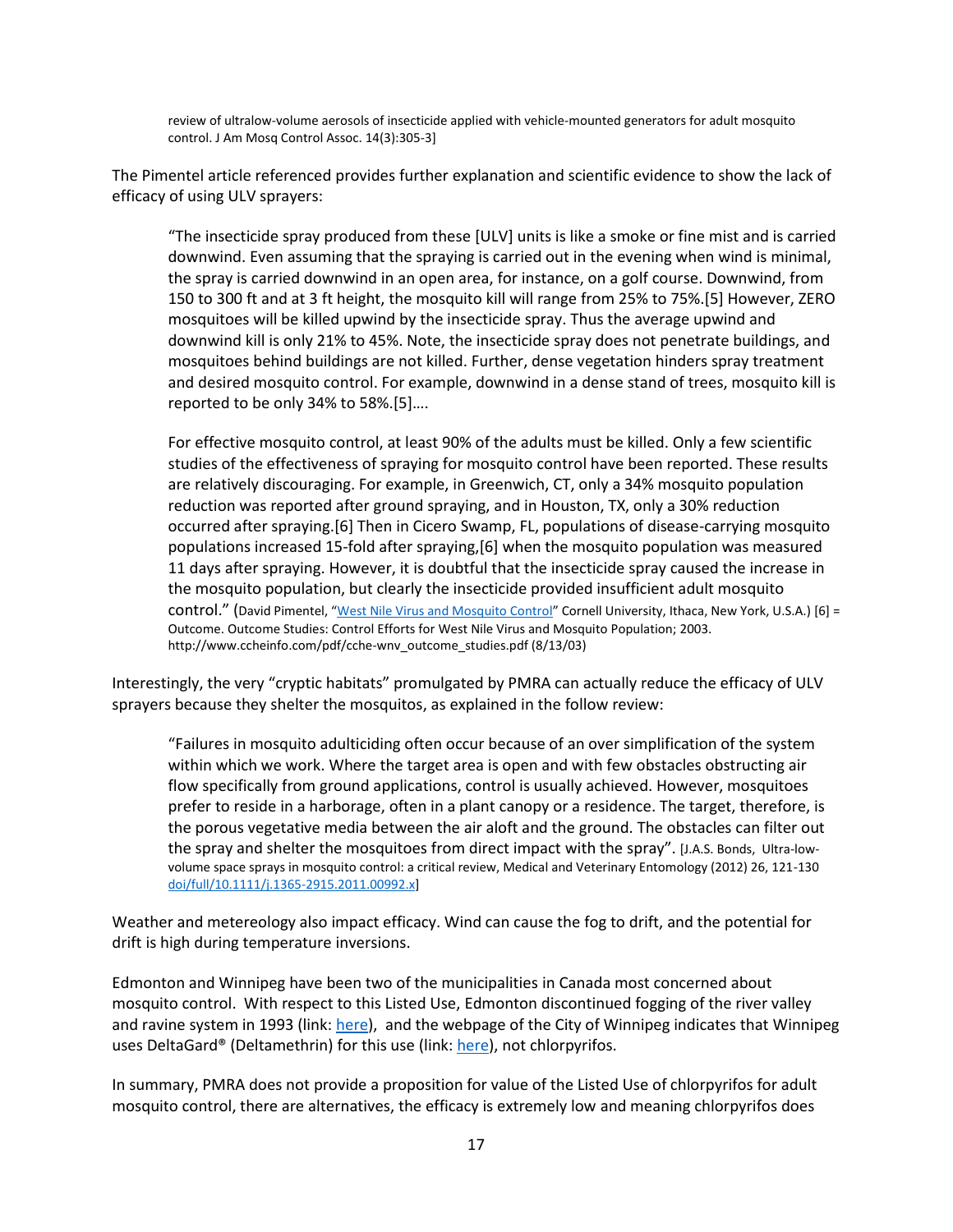not "significantly contribute" to pest management, and chlorpyrifos apparently is not being used in Canada for adult mosquito control as it once was.

## **C. Objections Re: Listed Use: Structural indoor and outdoor (non-residential).**

PMRA in PACR 2003-03 describes this Listed Use (p. 31) as: "Uses inside and outside commercial buildings where there is limited access by the general public", and that "[t]his includes warehouses, railroad boxcars and industrial Plants". *[The PMRA Guidance Document, Structural Pest Control Products:](https://www.canada.ca/en/health-canada/services/consumer-product-safety/reports-publications/pesticides-pest-management/policies-guidelines/structural-pest-control-products-label-updates.html)  [Label Updates](https://www.canada.ca/en/health-canada/services/consumer-product-safety/reports-publications/pesticides-pest-management/policies-guidelines/structural-pest-control-products-label-updates.html)* states: "Non-residential structures include, but are not limited to, industrial/commercial indoor sites (for example, laboratories, warehouses, food granaries); modes of transport in areas where passengers are not present (for example, cargo areas, railcars); **animal housing (for example, livestock housing, pet kennels**); and **areas within specific residential structures** where the general public, including children, will have no access such as furnace rooms, storage areas in multi-unit dwellings, etc."

When discussing the fate and behaviour of chlorpyrifos with respect to the use in and around structures (and mosquito control), PMRA indicated (p. 5 PRVD) that "environmentally-relevant concentrations are not expected from these uses when used according to label directions". And at p. 25 it stated: "Risk from ….. indoor and outdoor structural, adult and larval mosquito uses of chlorpyrifos are acceptable from an environmental perspective." The conclusion of the science evaluation was (p. 27 of PRVD): "Greenhouse ornamental, outdoor ornamentals (container stock only) for control of Japanese beetle larvae, indoor and outdoor structural, adult and larval mosquito uses of chlorpyrifos are considered to be acceptable from the environmental perspective **due to the limited potential for environmental exposure**."

The concerns with these evaluations on the Listed Use for chlorpyrifos on structures (indoor and outdoor) are the following:

i) Again, PMRA did not assess the exposure to the environment from this use, representing a failure in approach and methodology. It indicated that environmentally-relevant concentrations "are not expected" and that there is limited potential for environmental exposure, without providing evidence or analysis for this.

The behaviour and fate of chlorpyrifos, as shown by the science, is that it will volatize into the air and be subject to condensation and long-range transport, and also sorb to soil such that with rainfall it can enter surface water. The harms to the environment because of such behaviour and fate have been documented, and are such that PMRA saw fit to "cancel most outdoor uses of chlorpyrifos due to environmental risks of concern (risks to beneficial arthropods, birds, mammals and all aquatic biota)" (RVD p.2).

ii) There are problems with the assumptions made and the lack of evidence to support them. It is not the case that the potential for environmental (and human health) exposure is limited, just because the applications are limited to non-residential structures. It should be noted that that broadcast treatment of the chemical is permitted with this use. Broadcast treatment is permitted on the outdoor perimiter and exterior surface of structures, and this **means the chemical will land on and sorb to soil** and "can enter surface water through runoff as surface soil particles are dislodged due to rainfall".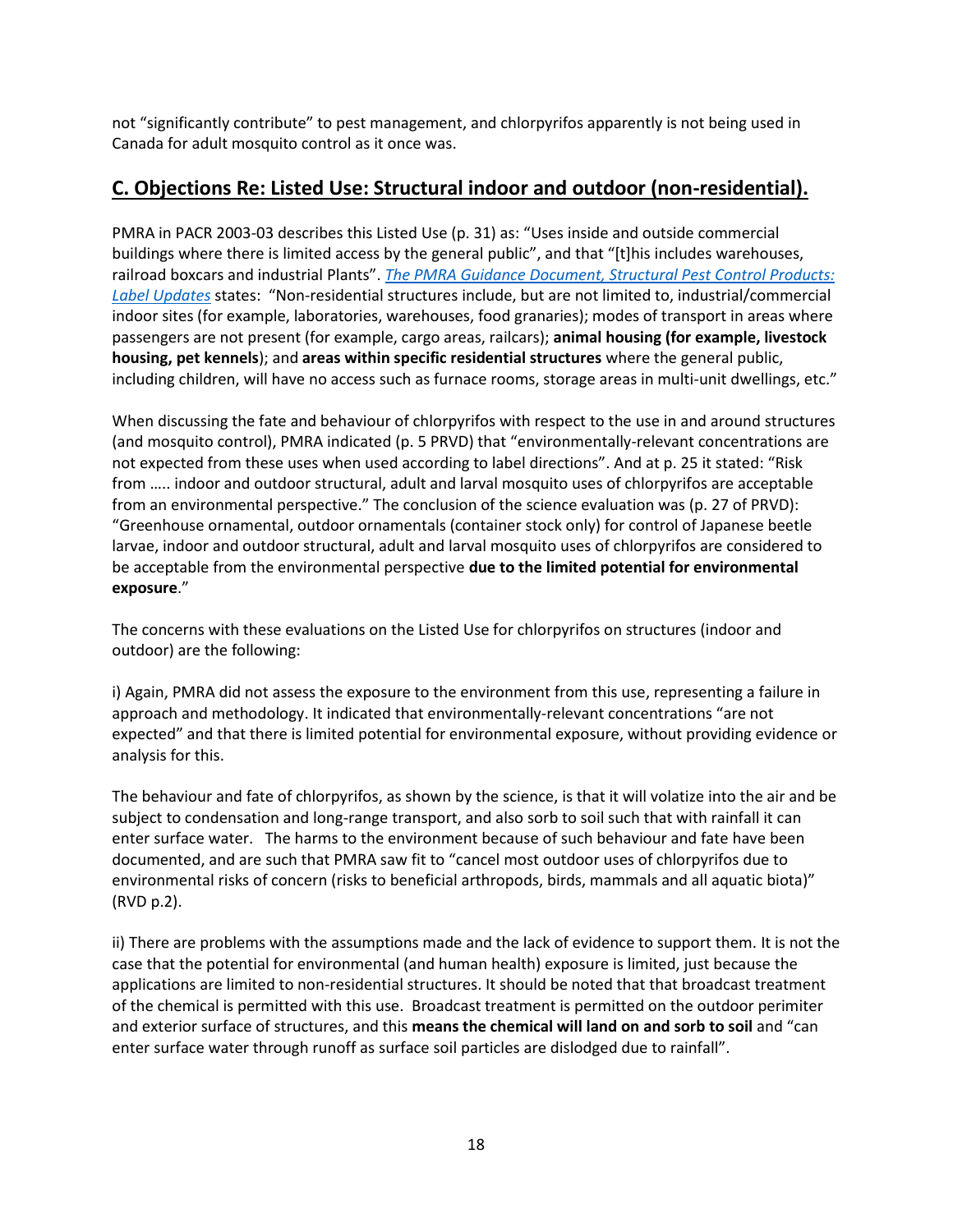Outdoors. Outdoor broadcast treatment will present risks similar to those presented in the discussion on outdoor mosquito use. The chemical will get into soil, onto foliage, and into air, and various species in the environment will be exposed, including beneficial arthropods, mammals, birds and others through direct contact, diet, inhalation or dermal contact.

Indoors. Broadcast surface spray is permitted in the indoor use as well, which means it will volatize into the indoor air and be subject to inhalation, and land on items located indoors. Scientific studies show that air concentrations of chlorpyrifos peak at a time that is well after broadcast treatment, and that substantial redistribution of chlorpyrifos from treated to untreated surface areas can occur in the first 24 hours after application [Fenske RA, Black KG, Elkner KP, Lee C, Methner MM, Soto R. Potential exposure and health risks of infants following outdoor residential pesticide applications. Am J Public Health 80:689-693 (1990). 5. Fenske RA, Curry PB, Wandelmaier F, Ritter L. Development of dermal and respiratory sampling procedures for human exposures to pesticides in indoor environment. J Expo Anal Care Environ Epidemiol 1:11-30 (1991).]

A 1998 study by the Environmental and Occupational Health Sciences Institute ("EOHSI") of Rutgers University [Gurunathan S, Robson M, Freeman N, Buckley B, Roy A, Meyer R, Bukowski J, Lioy PJ. Accumulation of chlorpyrifos on residential surfaces and toys accessible to children. Environ Health Perspect 106:9-16 (1998)] showed that "chlorpyrifos does not dissipate or settle down when deposited in the particle phase. Chlorpyrifos, like many semivolatile pesticides that are applied as pressurized sprays, functions both as an aerosolized particle and as a gaseous compound. After initial deposition, the compound vaporizes into the gas phase 12 hr after spraying and is airborne, at which time it becomes absorbed onto various solid surface areas, including furniture and children's toys. The EOHSI study demonstrated that the compound continued to be released into the gas phase and became deposited on a variety of solid surfaces for at least 2 weeks after a single broadcast application." (Described in Devra Lee Davis and A. Karim Ahmed, *[Exposures from Indoor](https://ehp.niehs.nih.gov/doi/pdf/10.1289/ehp.98106299)  [Spraying of Chlorpyrifos Pose Greater Health Risks to Children than Currently Estimated](https://ehp.niehs.nih.gov/doi/pdf/10.1289/ehp.98106299)* Environmental Health Perspectives, Volume 106, Number 6, June 1998 299).

PMRA provides a very broad definition of a structure and explains residential and non-residential structures in *PMRA Guidance Document Structural Pest Control Products: Label Updates 28 February 2020* p.2 as follows:

"A structure can be a building or non-building to which a pesticide may be applied. Buildings are considered as any structure used or intended for supporting or sheltering any use or occupancy (NRC, 2015). Types of buildings include but are not limited to homes, schools, offices, animal housing, greenhouses and mushroom houses, factories, food and non-food storage facilities and food processing facilities. Non-buildings are those that are not designed for continuous human or domestic animal occupancy. Types of non-buildings include but are not limited to parking structures, roads/driveways, perimeter barriers such as fences or retaining walls, utilities (such as sewers, drains, telephone poles), patios and decks.

A residential structure is one where the general public, including children, could be exposed during or after application. Residential structures include, but are not limited to, homes, garages, schools, restaurants, hotels/motels, public buildings or any other structures where the general public including children may potentially be exposed. Non-residential structures include, but are not limited to, industrial/commercial indoor sites (for example, laboratories, warehouses, food granaries); modes of transport in areas where passengers are not present (for example, cargo areas, railcars); animal housing (for example, livestock housing, pet kennels);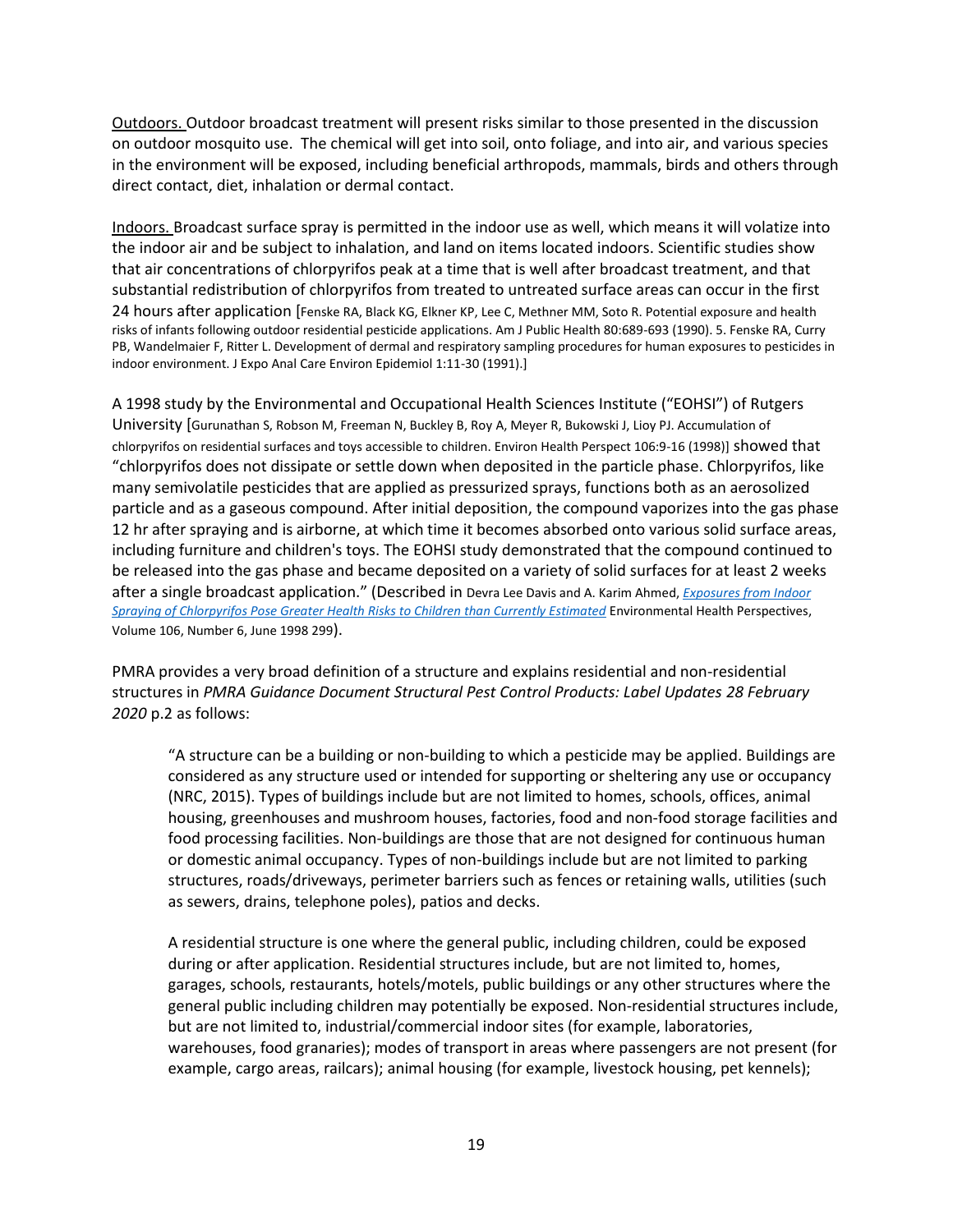and areas within specific residential structures where the general public, including children, will have no access such as furnace rooms, storage areas in multi-unit dwellings, etc."

The concern is that people will be exposed to chlorpyrifos by virtue of this Listed Use. The fact that the general public has "limited access" to "non-residential" structures does not mean that there will not be access by individual people to the structures. In fact, some of the structures, such as "industrial plants" and "areas within specific residential structures", can be expected to contain individual people for long periods of time. By way of example, the Listed Use is allowed inside food processing plants and meat packing plants (p.40 REV2007-01), where many people work. Further, some of the structures include food granaries, animal housing, and food processing plants, which means food will likely be exposed to chlorpyrifos. The risk of exposure to individual people who are present in or around non-residential structures and of exposure to food is exacerbated by the fact that there are no timing restrictions with respect to application (p.12 PRVD).

Statistics Canada provided statistics on the number of employees employed in different sectors in Canada, in its report Table 14-10-0108-01 *Employment by class of worker and industry, annual, population centres and rural areas*, inactive (x 1,000) DOI: https://doi.org/10.25318/1410010801-eng (archived). The last year reported on was 2017. In that year, the total employed in all industries classified under the NAICS system was 18,416,400. The total employed in all industries except for industries that we liberally estimated the general public would access, or that are likely performed substantially outside, was 10,729,999. The excepted categories were (x1000): Agriculture (279.5); Forestry, fishing, mining, quarrying, oil and gas (329.6); Construction (1,409.3); Educational Services (1,285); Health care and social assistance (2,383.2); Information, culture and recreation (789.3); and Accommodation and food services (1,210.8). These excepted categories are overly liberal, because the exceptions include workers in structures that are "modes of transport in areas where passengers are not present", and do not include "areas within specific residential structures where the general public, including children, will have no access".

The Statistic Canada numbers reveal that in 2017 there was in theory the potential for over 10 million employees (not including self-employed people) in Canada to work in settings in which chlorpyrifos can be sprayed. By extrapolation from the numbers for the total population in Canada in 2017 (36.54 million) to 2020 (37.74 million), this equates to 11,082,372 in 2020 numbers.

There is also a risk to animals, because "structures" include "animal housing (for example, livestock housing, pet kennels)". Domesticated animals are harmed by chlorpyrifos. By way of example, the chemical is highly toxic to chickens, and chickens undergo respiratory stress from exposure to chlorpyrifos [S G Kiama, J S Adekunle, and J N Maina J Anat. 2008 Oct; 213(4): 452–463. *Comparative in vitro study of interactions between particles and respiratory surface macrophages, erythrocytes, and epithelial cells of the chicken and the rat,*  Published online 2008 Jul 14. doi: 10.1111/j.1469-7580.2008.00951.x PMCID: [PMC2644778](https://www.ncbi.nlm.nih.gov/pmc/articles/PMC2644778/) PMID: 18643797.]

Health Canada, in *Information Note: Assessing Human Health Risks During Pesticide Review in Canada* indicates that "As part of its assessments, the PMRA estimates the amount of exposure to which a user **and bystander(s**) could be exposed through use of the product. A pesticide will only be approved if this estimated exposure raises no concern", and "A pesticide will only be approved if this estimated exposure raises no concerns." The fact that PMRA has decided to separate the assessment from human health from the assessment on the environment does not mean that an assessment of the exposure to humans from the use of chlorpyrifos on non-residential structures is not required.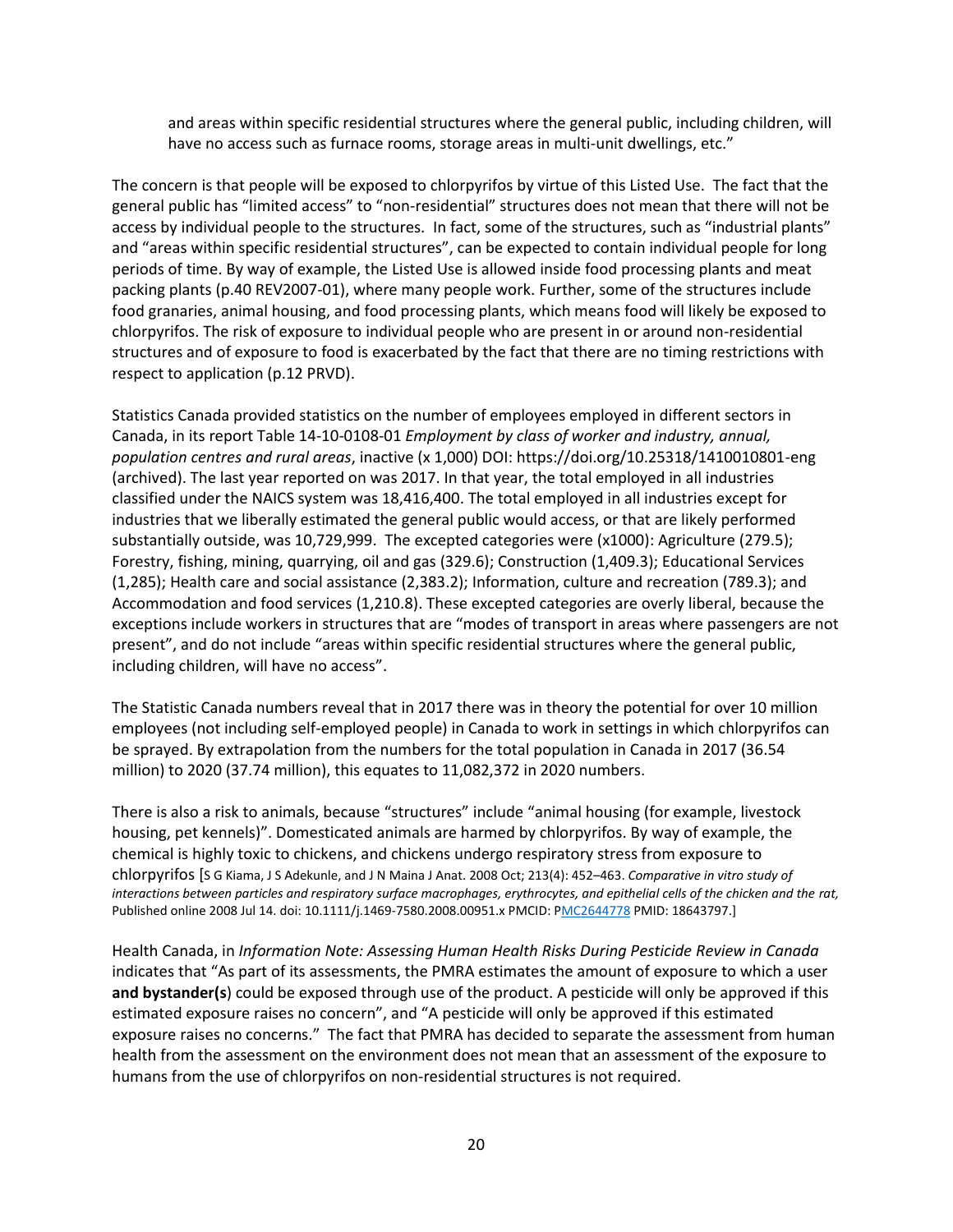It is expected that such an assessment will be included in the update to the human health risk assessment that will be presented in a future document (p.3 RVD) This expectation is buttressed by the point that the pest control regime does not contemplate separating the assessments of health risk, environmental risk and value: a notice of objection under Section 3 of the *Review Panel Regulations* speaks to the to: "the evaluations, on which the decision was based, of the health **and** environmental risks **and** the value of the pest control product."

Risks to the environment and health often overlap. Because the assessments are separated, there is room for relevant considerations to "fall through the cracks"; such as the case in point, the assessment of human health risks arising from structural use. The separation of the assessments is also burdensome on the participatory process, because any objections concerning risks arising in the areas of overlap must be raised in relation to the decisions on both the environment and health publications, to ensure they are considered. Moreover, under Section 17.1 of the PCPAct the "ongoing" risk assessment process utilized by PMRA on this file allows it to delay any special review on the substance triggered under the PCPAct Section 17 (2) "when a member country of the Organisation for Economic Co-operation and Development prohibits all uses of an active ingredient for health or environmental reasons". Member states of the European Commission [voted to ban chlorpyrifos](https://ec.europa.eu/food/plant/pesticides/approval_active_substances/chlorpyrifos_chlorpyrifos-methyl_e) in 2019.

With respect to the update on the human health risk assessment, it is expected that comments will be accepted to the health assessment. Many Canadians have concerns with the health risks associated with chlorpyrifos given the evidence not only that the chemical affects children, but also that it significantly contributes to Multiple Chemical Sensitivity or "MCS" and other ailments. [Ziem G, McTamney J. Profile of patients with chemical injury and sensitivity. Environ Health Perspect. 1997 Mar;105(Suppl 2):417–36.]

PMRA in RVD required in the label amendments that labels should be consistent with the PMRA Guidance document, Structural Pest Control Products: Label Updates (**"Structure Guidance Document"**)**.** No other amendments with respect to the use on or in structures was made. The registered uses set out in Appendix II of PRVD 2019 p. 38 include for use outdoors:"Exterior perimeter, broadcast treatment and spot treatment", and for use indoors: "crack and crevice and spot treatment, and Broadcast surface and crack and crevice spray". The Structure Guidance Document provides definitions for indoor and outdoor broadcast as set out below. The broadcast applications contemplate "large outdoor structural surfaces" outdoors, and "broad expanses of indoor structural surfaces" indoors.

| <b>Application Type</b>              | Definition                                            |
|--------------------------------------|-------------------------------------------------------|
| <b>Outdoor Structural Broadcast2</b> | Outdoor broadcast application is to large outdoor     |
|                                      | structural surfaces (roofs, walls,                    |
|                                      | doors, windows and foundations).                      |
| Outdoor Perimeter3,4                 | Outdoor perimeter application is 1 m or less out      |
|                                      | from the building's foundation                        |
|                                      | and to a maximum height of 1 m starting where the     |
|                                      | foundation meets the ground.                          |
| Indoor Broadcast                     | Indoor broadcast application is to broad expanses of  |
|                                      | indoor structural surfaces                            |
|                                      | such as walls, floors, ceilings and indoor foundation |
|                                      | walls/crawlspaces.                                    |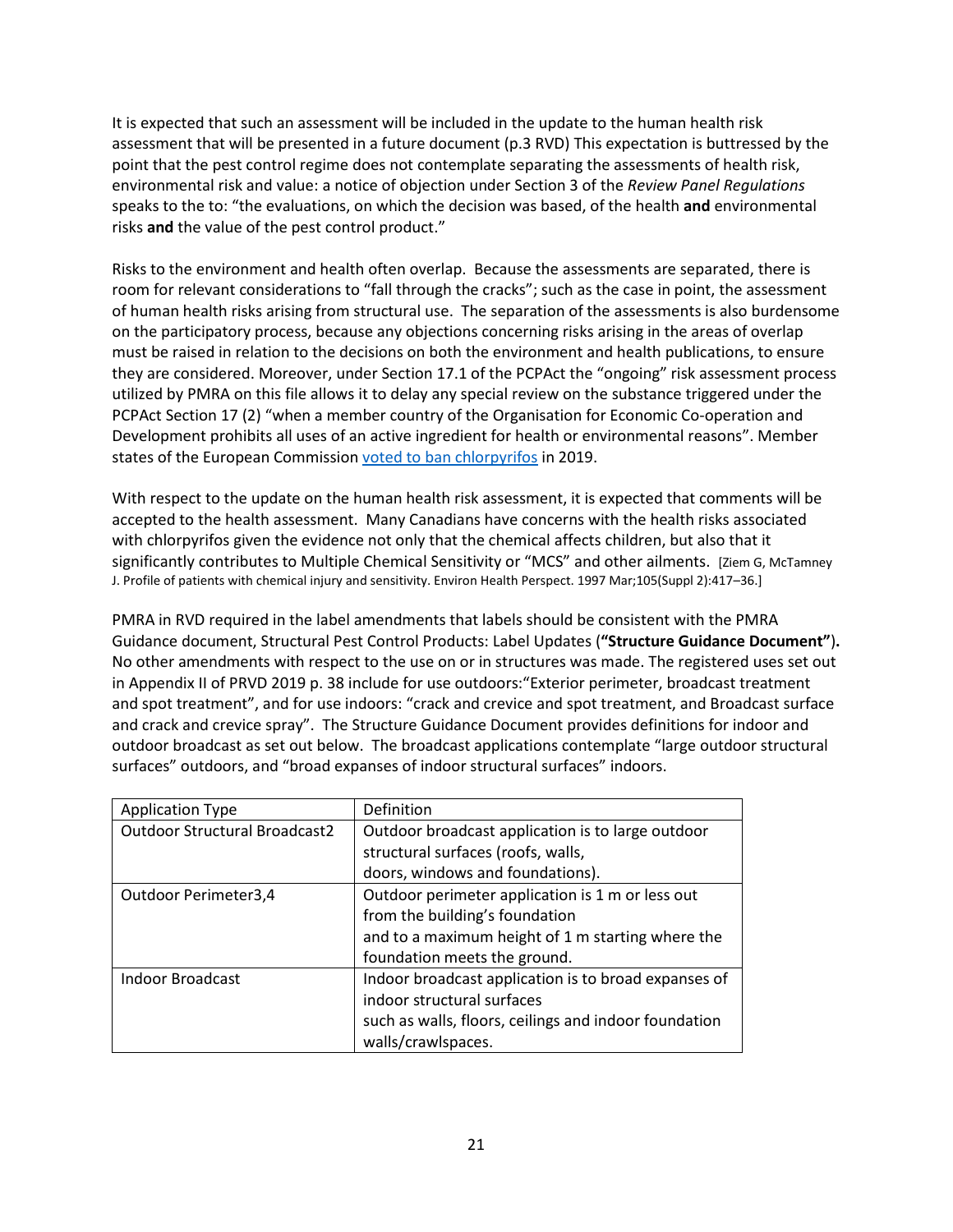Given the expansive areas considered for broadcast spraying, it can be expected that the concentrations of chlorpyrifos that will be distributed to the environment and into structures that humans inhabit will be "environmentally relevant" and also relevant from a human health perspective.

iii) There are concerns with the assessment of value for the Listed Use on structures. The main concern is that alternatives exist for both indoor and outdoor use, and less toxic alternatives are to be encouraged under the pest control product regime. For indoor non-residential use, PMRA is clear product alternatives exist (PRVD p. 26 and 28). Although PMRA did not name the alternatives, as stated above, they are likely less dangerous than chlorpyrifos. For outdoor non-residential use, PMRA indicates that there are a number of alternatives registered for use, although the number is limited. (PRVD 26). The implication is that there are alternatives for outdoor use that have not been registered. By way of example, [neem oil](http://npic.orst.edu/factsheets/neemgen.html) has not been registered in Canada, and it is effective against many bugs.

These alternatives are to be taken into account as well because "During re-evaluation, value is examined under current conditions and in light of alternative pest control methods (both chemical and nonchemical) that may have been developed since the pesticide was first registered." (PMRA's Decision Framework SPN2000-01 p. 12) If the reason for lack of registration is that the chemical manufacturer does not envision a viable economic proposition that justifies the registration effort, the alternative could be registered under a URMULE application. If the reason for lack of registration is that the alternative is commonly available (e.g., cooking oil, soap, rubbing alcohol, cayenne pepper, certain plants that attract beneficial insects or repel pests) it is submitted that these alternative nonchemical pest control methods still warrant consideration.

## **D. Objections Re: Listed Use: Elm bark beetle and mountain pine beetle control.**

With respect to this use, PMRA states (p.8 of RVD):

"Since the publication of PRVD 2019-05, Health Canada has determined that the environmental exposure of chlorpyrifos use for elm bark beetle and mountain **pine beetle control is expected to be low**, because chlorpyrifos is directly applied to the lower portion of the tree trunk and is not broadcast into the surrounding environment….. These uses are now considered to pose acceptable risks to the environment and will be retained. Inhalation exposure is not considered an environmental concern according to the USEPA (PMRA# 2824701). These uses are now considered to pose acceptable risks to the environment and will be retained."

The label amendments set out in Appendix V of RVD indicate the acceptable uses include "Tree trunk applications to control elm bark beetle and mountain pine beetle".

In PACR 20003-02 PMRA indicated that as of 2003 this use for control of the elm bark beetle was supported by research in Winnipeg (p.32):

"Dutch elm disease

Chlorpyrifos has been registered as a general foliar spray and as a treatment to the bark of elm trees to control elm bark beetle, which is a carrier of the causal fungus of Dutch elm disease. **Research in Winnipeg has shown that the treatment can be limited to one fifth of**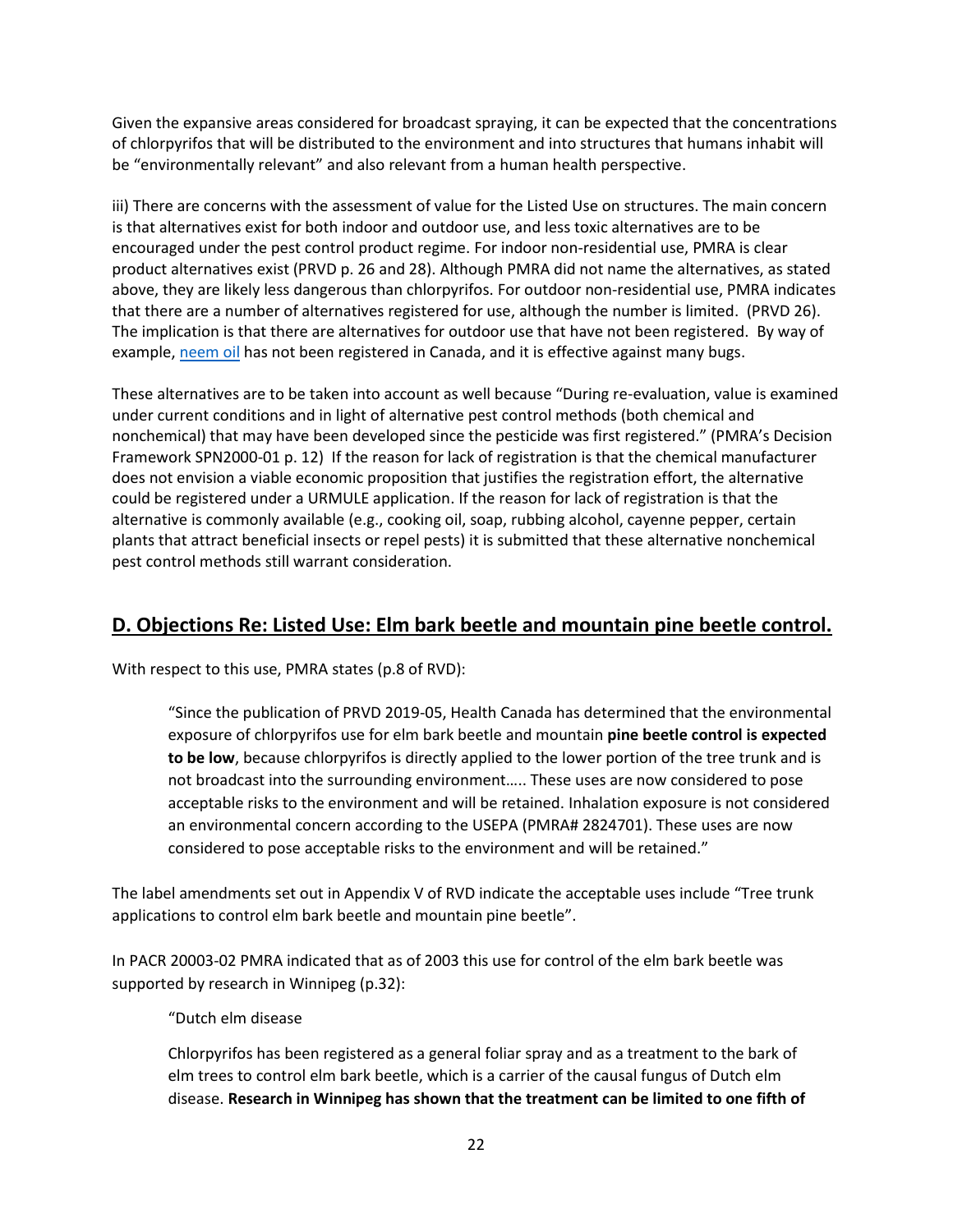**the currently labelled application rate, i.e., application to a 0.5 m band at the base of the trunk.** Labelling will therefore reflect this reduced application rate and method of application. This treatment is currently used only in prairie towns and cities where the American elm is the principal shade tree and is under the authorization of the provinces".

The concerns with these evaluation by PMRA on this Listed Use for Elm Bark Beetle and Mountain Pine Beetle Control the following:

i) First, PMRA did not assess the exposure to the environment from this use. The concentrations of chlorpyrifos entering the atmosphere and soil and groundwater were not assessed. Based on the known fate and behavior of the chemical, there is the potential for it vaporize, and also to be washed off the base of the tree and sorb to soil, and enter surface water from there.

ii) Second there are concerns with the finding that "Inhalation exposure is not considered an environmental concern according to the USEPA (PMRA# 2824701)" which is used to support the conclusion that "environmental exposure … is expected to be low". The particular USEPA Document in issue is the document discussed earlier, that was described at p.21 of RVD in discussing inhalation exposure to **birds** in the use of adult mosquito control. It stated:

"The USEPA (PMRA# 2824701) did state: "Toxicity data are not available for inhalation exposures involving birds; however, in an acute inhalation study with laboratory rats, no mortality was observed at 0.2 mg a.i./mL-air (200 mg/m3) which is equivalent to >5,000 mg a.i./kg bw. Due to a lack of observed toxicity in this study, inhalation exposure is not considered to be of concern…".

The EPA named the rat study as MRID 00146507, cited as "Hardy, C.; Jackson, G. (1984) Dursban Technical: Acute Inhalation Toxicity in Rats: Report No. DWC 411/84774. Unpublished study prepared by Huntingdon Research Centre, plc. 23 p." (p. B7(ED) - 3) United States Environmental Protection Agency (U.S.EPA), 2016e, Biological Evaluation Chapters for Chlorpyrifos ESA Assessment, Appendix 4-7. Refined risk analysis for 13 listed birds exposed to chlorpyrifos, 18 pp, [https://www.epa.gov/endangered](https://www.epa.gov/endangered-species/biological-evaluation-chapters-chlorpyrifos-esa-assessment)[species/biological-evaluation-chapters-chlorpyrifos-esa-assessment,](https://www.epa.gov/endangered-species/biological-evaluation-chapters-chlorpyrifos-esa-assessment) DACO: 12.5.9). This study is unpublished, so cannot be viewed for purposes of transparency.

However, the National Pesticide Information Centre considers chlorpyrifos to be **moderately toxic**, based upon rat studies, which contradicts the finding of a lack of observed toxicity in rats apparently found in the EPA study. [Reference: [http://npic.orst.edu/factsheets/archive/chlorptech.html#references\]](http://npic.orst.edu/factsheets/archive/chlorptech.html#references) The rat studies were performed later than the 1984 EPA study. The Centre states: "Chlorpyrifos is considered **moderately toxic by inhalation**. The 4- to 6-hour LC50 is >0.2 mg/L in rats." [The references provided for this statement were: 1. Tomlin, C. D. S. The Pesticide Manual, A World Compendium, 14th ed.; British Crop Protection Council: Alton, Hampshire, UK, 2006; p 186-187; and 2. Kamrin, M. A. Pesticide Profiles Toxicity, Environmental Impact, and Fate; Lewis Publishers: Boca Raton, FL, 1997; pp 147- 152].

iii) Third, there are concerns with the misapplication of the scientific data presented. The "Winnipeg study" indicated that for the elm bark beetle, application could be limited to a 0.5 metre at the base of the trunk. PMRA apparently considers that this information is applicable and appropriate for the mountain pine beetle as well, when it states (p 8. RVD) that "Health Canada has determined that the environmental exposure of chlorpyrifos use for elm bark beetle **and mountain pine beetle control is**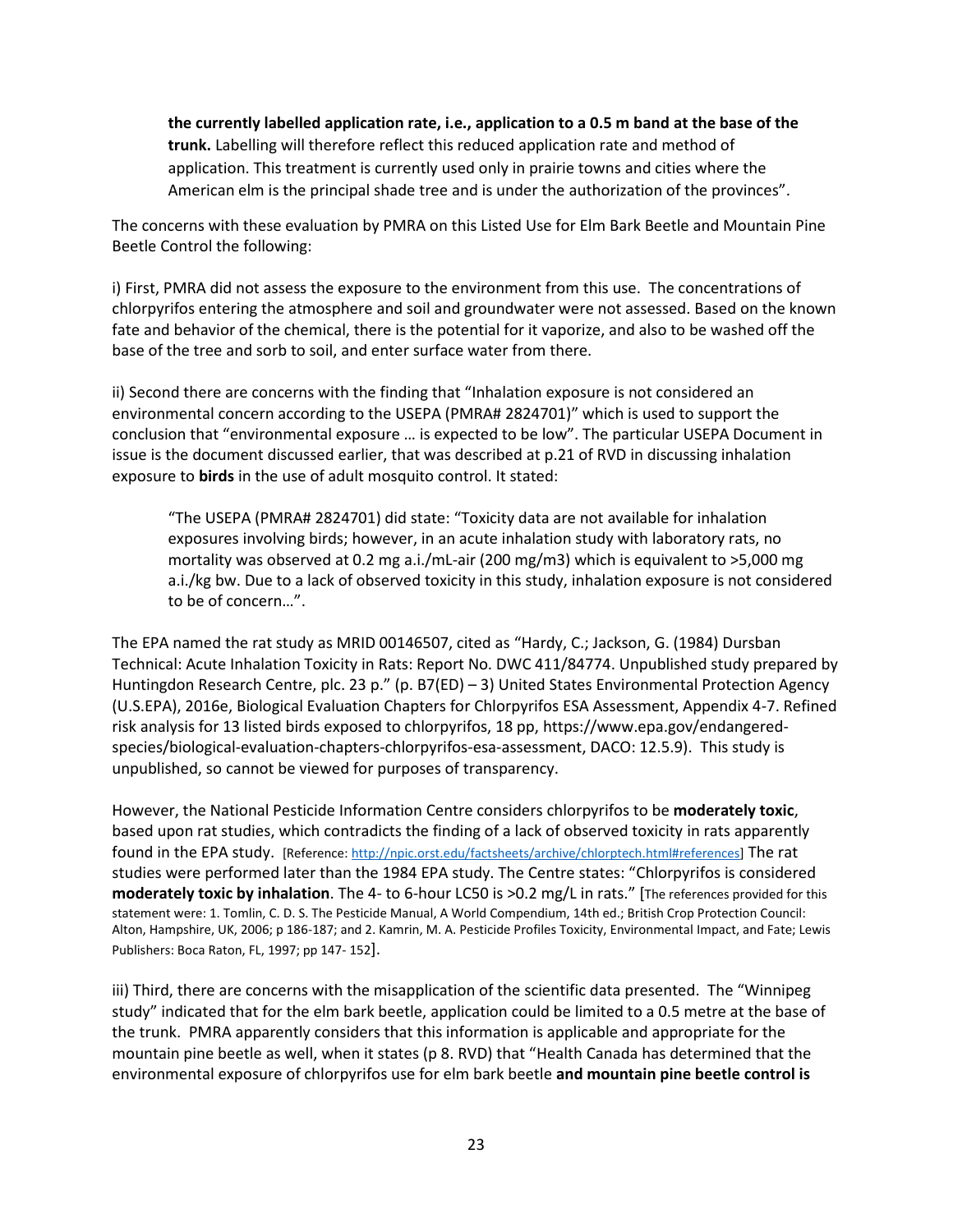**expected to be low**, because chlorpyrifos **is directly applied to the lower portion of the tree trunk** and is not broadcast into the surrounding environment".

However, the behaviour of the mountain pine beetle is such that spraying at the very bottom of the tree trunk (0.5 metres) will not be effective. The reason for the application at the bottom of the trunk for the elm bark beetle ("**EBB**") is that this the location where adult EBBs locate to overwinter. The snow insulates this area of the tree during that time. The life cycle of the EBB is that the eggs are laid in dead or dying elm trees, they emerge in the Spring, fly to healthy trees in the summer and mate, and then the female bores into the cambian layer of the tree, which is the area of the tree that transports the water and nutrients that is located inches below the bark. If the beetles are carrying elm bark disease, this is also the area where the spores of the disease spread, which block the conduction of water for the tree with the result that the tree dies. [Irene Pines and Richard Westwood, *"A Mark-recpature Technique for the Dutch Elm Disease Vector theh Native Elm Bank Beetle, Hylurgopinus rufipes (Coleoptera: Scolytidae)* , Arboriculture & Urban Foretry 2008. 34(2): 116-122]. Insecticides are applied to the base of the tree in the last weeks of September, with the purpose of killing them as they enter the base of the tree to overwinter. [S. OGHIAKHE AND N. J. HOLLIDAY, *Evaluation of Insecticides for Control of Overwintering Hylurgopinus rufipes (Coleoptera: Curculionidae*) JOURNAL OF ECONOMIC ENTOMOLOGY Vol. 104, no. 3 p.892]

In contrast, the life cycle of the mountain pine beetle ("**MPB**") is such that it does not bore into the base of trees in order to overwinter. Rather, all of the life stages or the MPB occur below the bark, except for when it emerges to attack trees [U.S. Dept. of Agriculture[: Forest Insect & Disease Leaflet 2](https://www.barkbeetles.org/mountain/fidl2.htm) Mountain Pine Beetle Reprinted 1990]. It emerges from locations all along the trunk of the tree, not just from the bottom section, and, as a result, spraying of the entire trunk is needed.

This is consistent with the label directions set out in PMRA's Re-evaluation Note 2007-01 *Update on the re-evaluation of Chlorpyrifos*, which addressed comments on PACR2003-03 and put in place interim mitigation measure to further protect workers and the environment. The label directions were to spray to a height of "at least" 3 metres: "Treat boles from ground level up to a height of at least 3 m or until a bole diameter of 12.5 cm is reached". The Colorado State Forest Service provides similar direction for spraying the MPB in its publication *Preventive Spraying for Mountain Pine Beetle:* Information Services, MPB #2 (p. 2):

"Preventive spray is applied to the trunk from the ground up to a height of 30 feet OR where the trunk narrows to 6 inches, whichever comes first. For example, if a tree trunk narrows to 6 inches at a height of 22 feet, only the lower 22 feet of trunk need spraying. In contrast, if another tree narrows to 6 inches at a height of 54 feet, only the lower 30 feet of trunk needs spraying. Spraying should wet the bark, but only to the point of run-off. To adequately spray a typical, large pine takes about 2-4 gallons of spray mixture. The entire circumference must be treated. Pine foliage and branches under 6" in diameter do not need to be sprayed**".**

iv) Finally, there are concerns with the assessment of value. As stated, pesticide products should have a level of efficacy that significantly contributes to pest management (2013 Value Directive). Chlorpyrifos does not contribute to management of the mountain pine beetle. The reason is that the mountain pine beetle problem has reached epidemic levels for many reasons, including that summers have become more hot, as reported by Natural Resources Canada:

Normally these insects [mountain pine beetles] play an important role in the life of a forest. They attack old or weakened trees, speeding the development of a younger forest. However,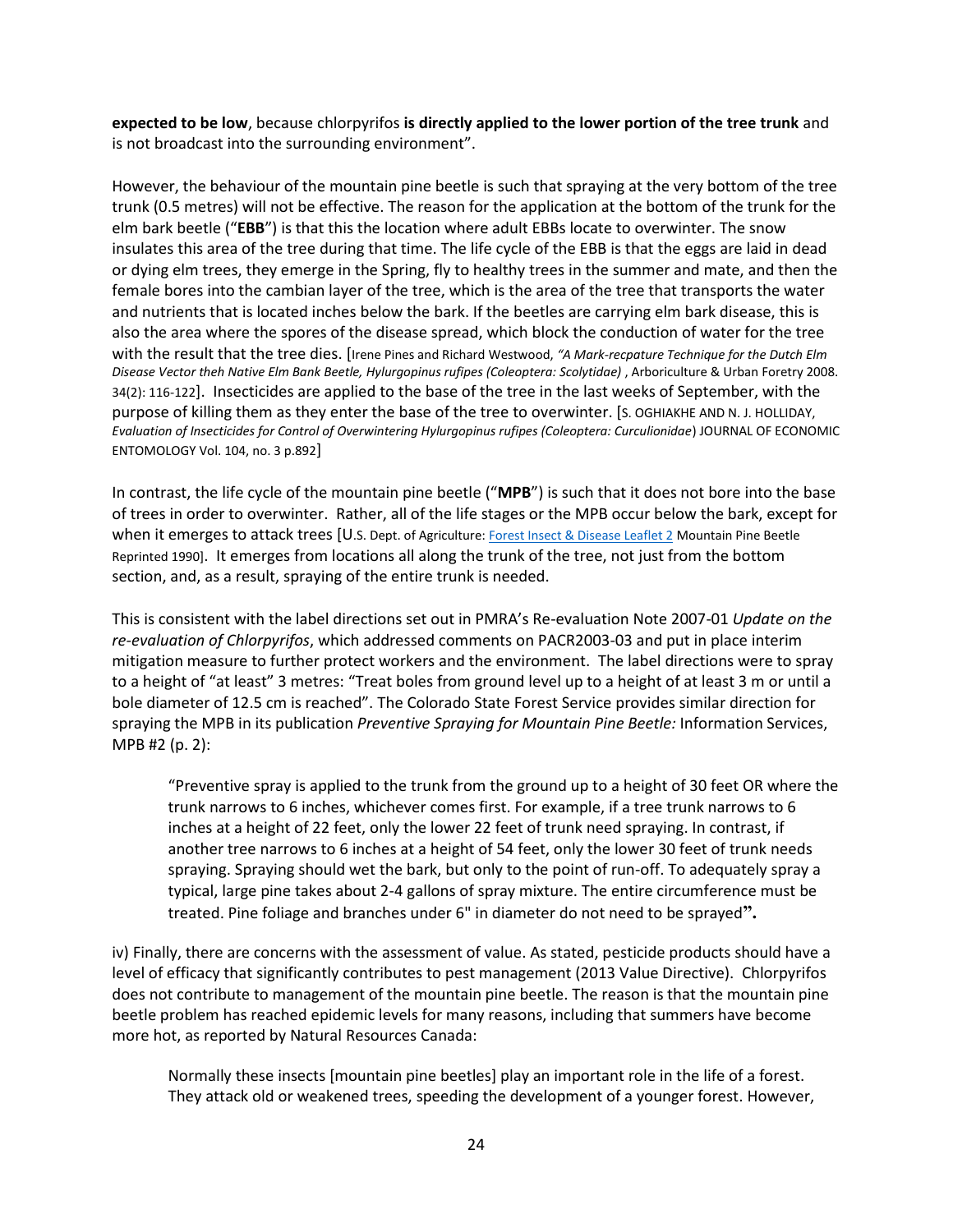unusual hot, dry summers and mild winters in central British Columbia during the last few years, along with forests filled with mature lodgepole pine, have lead to an epidemic. [https://web.archive.org/web/20100811062345/http://mpb.cfs.nrcan.gc.ca/biology/index\_e.html]

Once an infestation of a forest has occurred, insecticide use is not effective again the MPB [Amalesh Dhar, Lael Parrott, and Christopher D.B. Hawkins, *Aftermath of Mountain Pine Beetle Outbreak in British Columbia: Stand Dynamics, Management Response and Ecosystem Resilience*, Forests<https://www.mdpi.com/1999-4907/7/8/171/pdf>] In the situation of the MPB, insecticides are generally use only as single tree treatments, for preventive measures. They do not contribute significantly to management of the MPB. For example, the only insecticide Alberta uses it uses carbaryl (trade name Sevin) to protect high value trees, such as those in campgrounds or other landscaped sites, from MPB. [\[Mountain Pine Beetle Management Strategy \(alberta.ca\)\]](https://open.alberta.ca/dataset/68b62d2d-98f3-4750-815a-ba5dac44fb68/resource/4dd889d3-441e-43fd-b39e-4c90ec4bb123/download/mpb-managementstrategy-dec2007.pdf)

With respect to the elm bark beetle, there are alternatives available. Two such registered alternatives are permethrin (as a stop gap measure) and bifenthrin [OGHIAKHE AND HOLLIDAY: INSECTICIDES FOR OVERWINTERING *H. rufipes* JOURNAL OF ECONOMIC ENTOMOLOGY Vol. 104, no. 3 p. 893]. Bifenthrin is less toxic than chlorpyrifos, in that it has low toxicity for mammals, and so its risks are more acceptable than those of chlorpyrifos, making it the preferred alternative.

Alternative and more effective pest control strategies for the elm bark beetle include establishing buffer zones, sanitation plus rapid removal. Rapid removal is based on the research conducted in the City of Winnipeg: "This research also found a small percentage of diseased elm trees contained very large amounts of elm bark beetle brood…. This study revealed that with five years of a rapid removal regimen, the incidence of DED was cut by half as the beetle populations were reduced significantly over that time." [City of Winnipeg, *[Dutch Elm Disease Research](https://winnipeg.ca/publicworks/parksOpenSpace/UrbanForestry/DED.stm#8)*]

## E. Objections re Toxic Substances Management Policy Considerations.

The PMRA in PRVD2019 (p.26-27) concluded that chlorpyrifos does not meet all Track 1 criteria, and is not considered a Track 1 substance. Appendix III, Table 40 in support. The table indicated with respect to persistence that the half-life threshold was not met, but that there was evidence of long range transport. With respect to bioaccumulation, the Table indicated the BAF was not met, but that the Log KOW threshold was met. With respect to the BCF, it stated "weight of evidence indicates not Tract 1 (Table 12)."

i) One objection is that with respect to persistence, PMRA in an earlier statement, PACR 2003-03, indicated chlorpyrifos was persistent. The European Chemicals Agency in its Stockholm Proposal (p.10) found that chlorpyrifos fulfilled the criteria for persistence. This raises concerns with the information or weight of evidence approach used by PMRA on persistence in PRVD 2019.

ii) The second objection is with respect to BCF. The ECHA in its Stockholm Proposal (p. 15) found:

The BCF of 5000 is exceeded for plants and early life stages of fish. Additionally, the log kow for chlorpyrifos is greater than five. We therefore conclude that chlorpyrifos meets the annex D c I criteria for bioaccumulation.

Although numerous BCF, being below 2000, show moderate bioconcentration, this in combination with high toxicity especially to sensitive life stages gives reason for serious concern.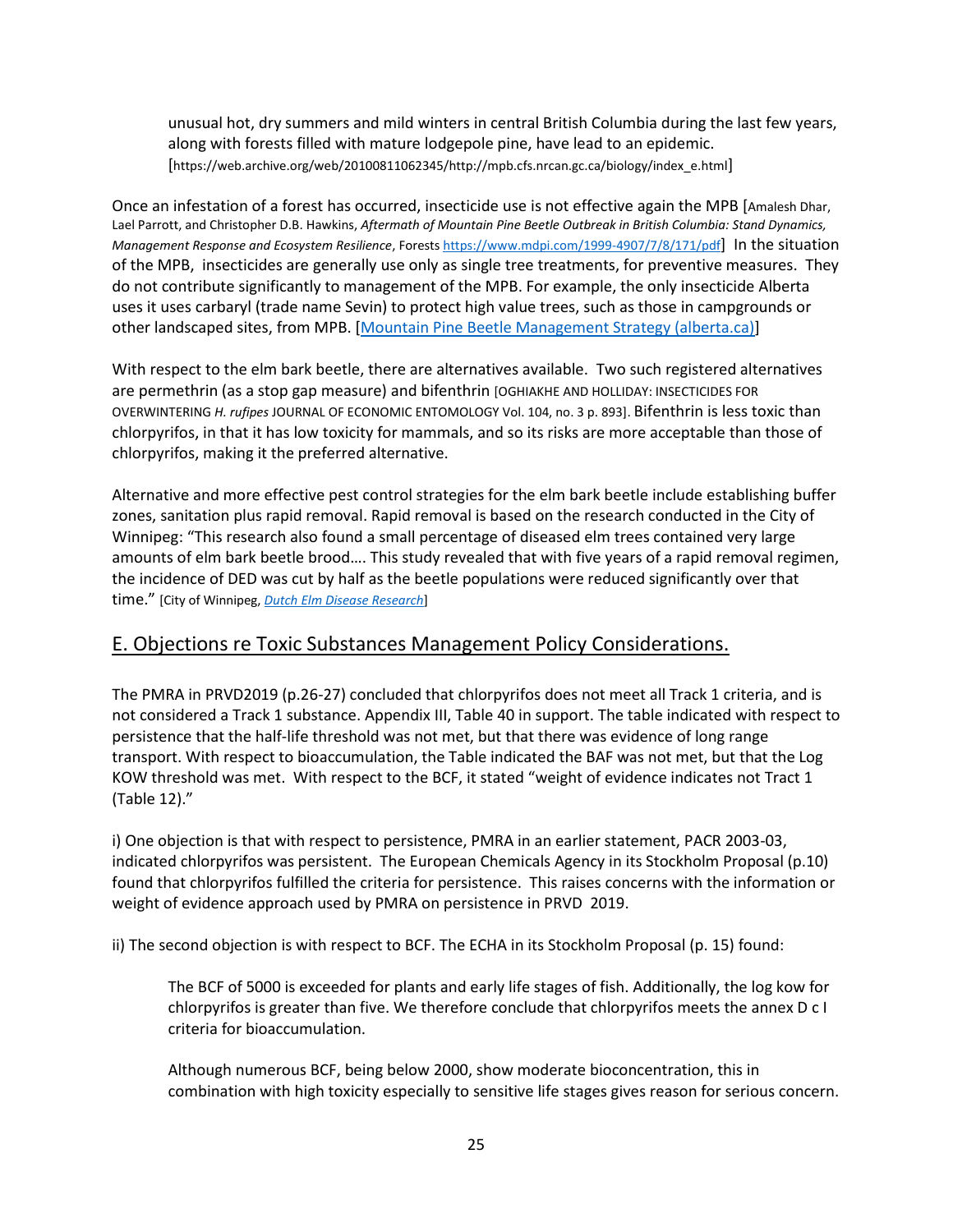A BSAF of up to 99 suggest a high bioaccumulation in sediment dwelling organisms. We therefore conclude that chlorpyrifos meets the annex D c II criteria for high toxicity and ecotoxicity.

The *Persistence and Bioaccumulation Regulations* under the *Canadian Environmental Protection Act*  state in sections 4 and 5:

4 A substance is bioaccumulative

(a) when its bioaccumulation factor is equal to or greater than 5 000;

(b) if its bioaccumulation factor cannot be determined in accordance with a method referred to in section 5, when its bioconcentration factor is equal to or greater than 5 000; and

(c) if neither its bioaccumulation factor nor its bioconcentration factor can be determined in accordance with a method referred to in section 5, when the logarithm of its octanol-water partition coefficient is equal to or greater than 5.

5 The determination of persistence and bioaccumulation with respect to a substance under sections 3 and 4 must be made in accordance with generally recognized methods of the Organisation for Economic Co-operation and Development (OECD) or of some other similar organisation or, if no such methods exist, in accordance with generally recognized methods within the scientific community and taking into account the intrinsic properties of the substance, the ecosystem under consideration and the conditions in the environment.

The ECHA found that the criteria for BAF and Log KOW were met, and the finding that the BAF was met is conclusive of the issue in accordance with the waterfall set out in the *Persistence and Bioaccumulation Regulations*. Moreover, there is no basis for the "weight of evidence" approach set out in the *Persistence and Bioaccumulation Regulations*. By virtue of the discrepancy in findings, concerns are raised about the approach of PMRA to the Toxic Substances Management Policy or about the evidence and weight of evidence determinations used by PMRA in making its determination on persistence and bioaccumulation.

## **3. The advice of an Expert Review Panel would Assist**

We have raised a fundamental concern about the conclusion of the evaluation, and various specific objections about most of the Listed Uses. The specific objections point out that PMRA failed to perform an adequate risk assessment with respect to the risks to the environment arising specifically from exposure associated with the Listed Uses, and the objections also provide scientific basis and evidence to raise doubt about the assumptions made, information used and conclusions reached in the approach of the PMRA in its assessment of environmental risk and value of chlorpyrifos.

The advice of expert scientists would assist in assessing the exposure to the environmental arising from uses of chlorpyrifos, and also in pursuing the lines of reasoning and evidence presented herein that raise doubt about the validity of PMRA's assessment of chlorpyrifos. The advice of expert scientists would also assist in guiding the regulator on what registration amendments would be required to address risks of concern.